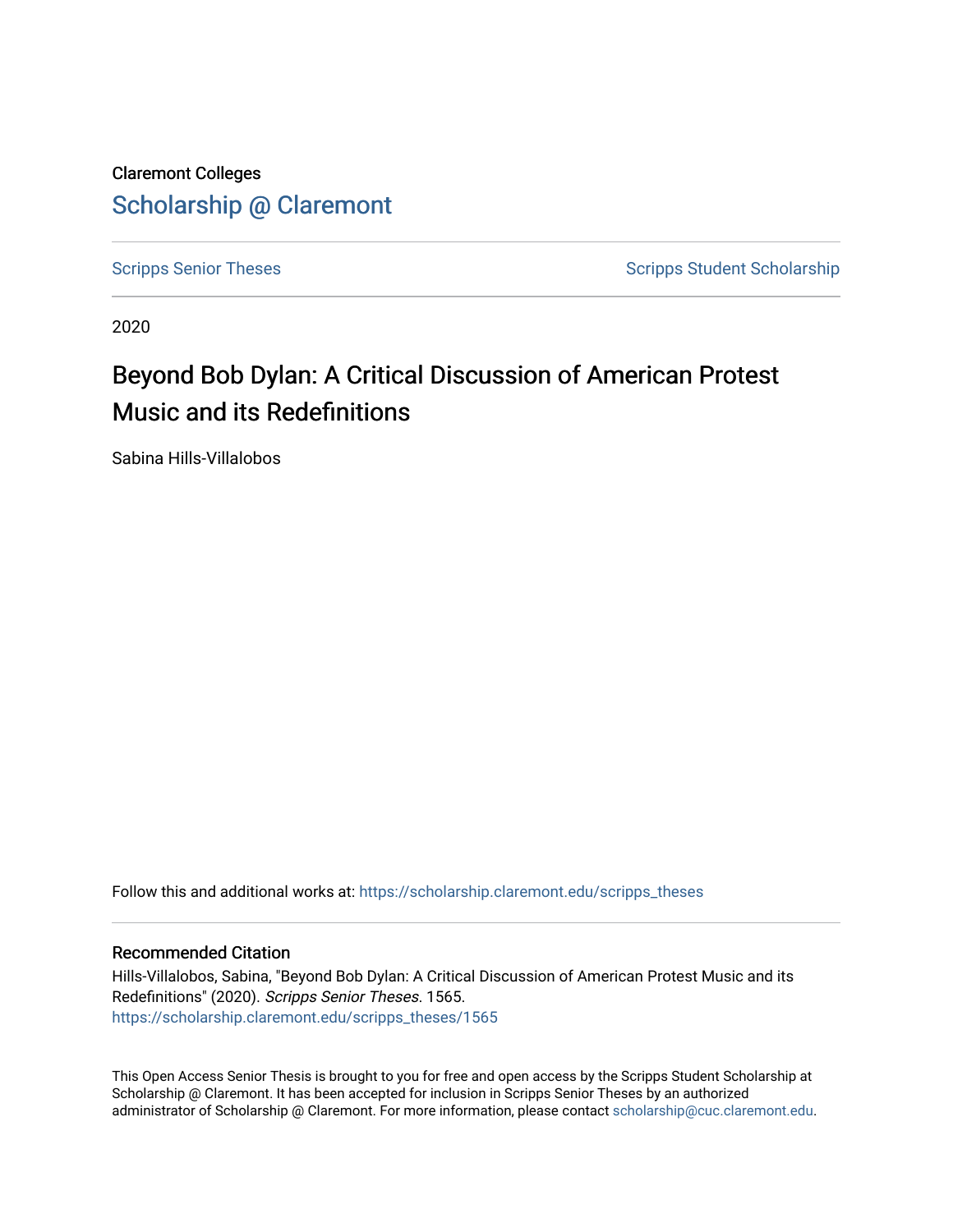# **BEYOND BOB DYLAN: A CRITICAL DISCUSSION OF AMERICAN PROTEST MUSIC AND ITS REDEFINITIONS**

#### **By SABINA HILLS-VILLALOBOS**

# **SUBMITTED TO SCRIPPS COLLEGE IN PARTIAL FULFILLMENT OF THE DEGREE OF BACHELOR OF ARTS**

**PROFESSOR MARTHA GONZALEZ**

**PROFESSOR JOTI ROCKWELL**

**MAY 4TH, 2020**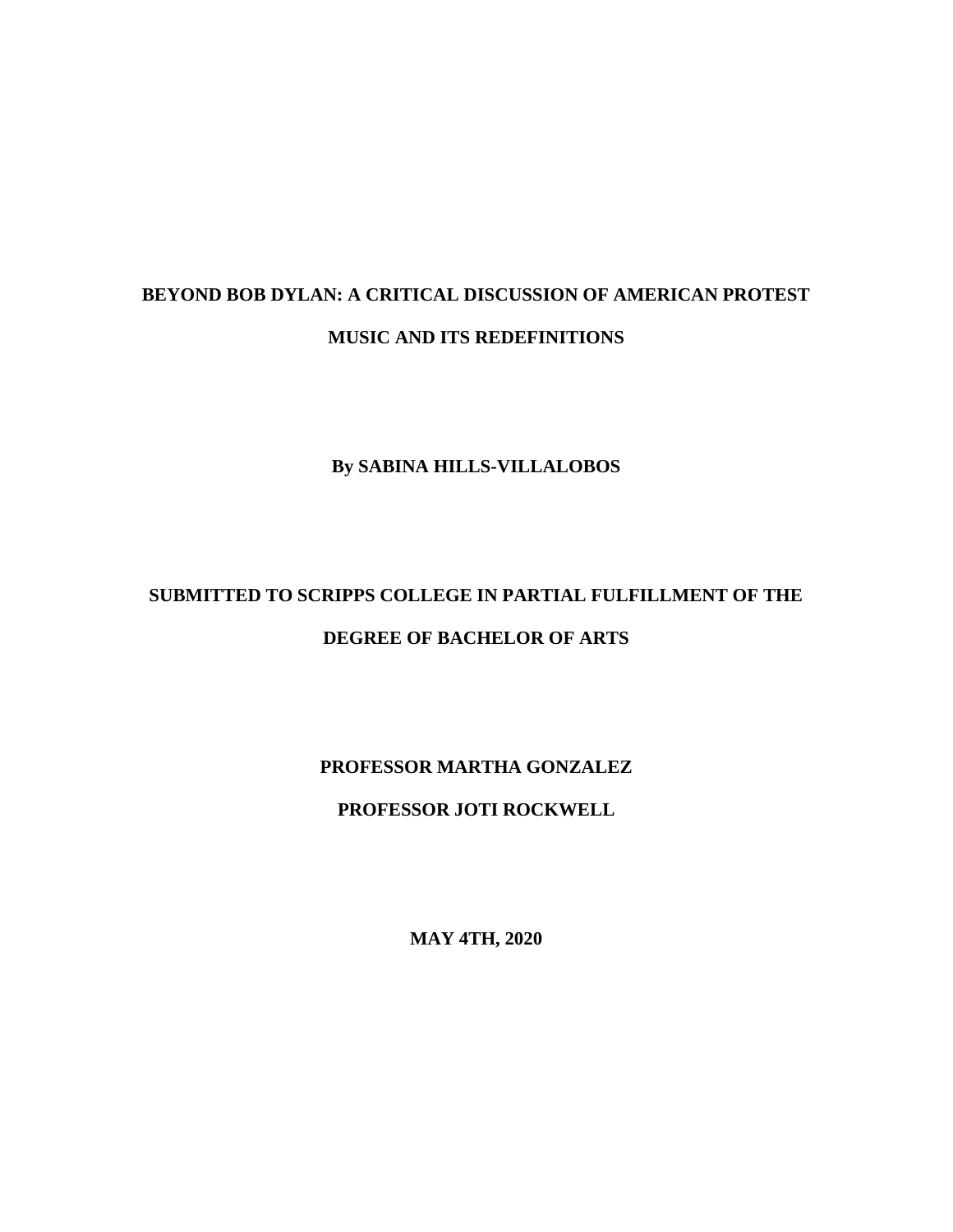#### **Abstract**

Protest music is and has been music that seeks to defy and redefine cultural and political norms. Among the issues addressed by protest music are workers' organizing rights, prejudice along racial and gender lines, and a critique of law enforcement. Through defiance and redefinition, protest music seeks to give voice to the many excluded people in society, particularly Black and brown people, and provides a new perspective of what the world could be when these marginalized identities are included. But contemporary understandings of what protest music is suffer from race-neutral or colorblind ideas. This project begins by considering the challenges of defining protest music, with a critical eye on aesthetic entanglements of American folk and protest music from the 1960s and 70s. Colorblind conceptions of folk music from this period obscure the power and centrality that whiteness has played in the structure, the history, the legitimacy, and the presence of the musicians in the literature. Central to accounts of 1960s and 70s music is the archetype of the white, male, acoustic guitar-playing protest musician, which I will term "the figure of American protest music." This project then examines recent music by Black artists including Childish Gambino, Janelle Monáe, and Joel Thompson as a way of exploring and interrogating the category of American protest music. Through analysis of the sounds, lyrics, and images of the recordings and music videos of these musicians, I locate traces of the figure of American protest music. I suggest an understanding of how contemporary American artists continue to redefine protest music in a time where they do not fit established conceptions of what it means to sing in protest.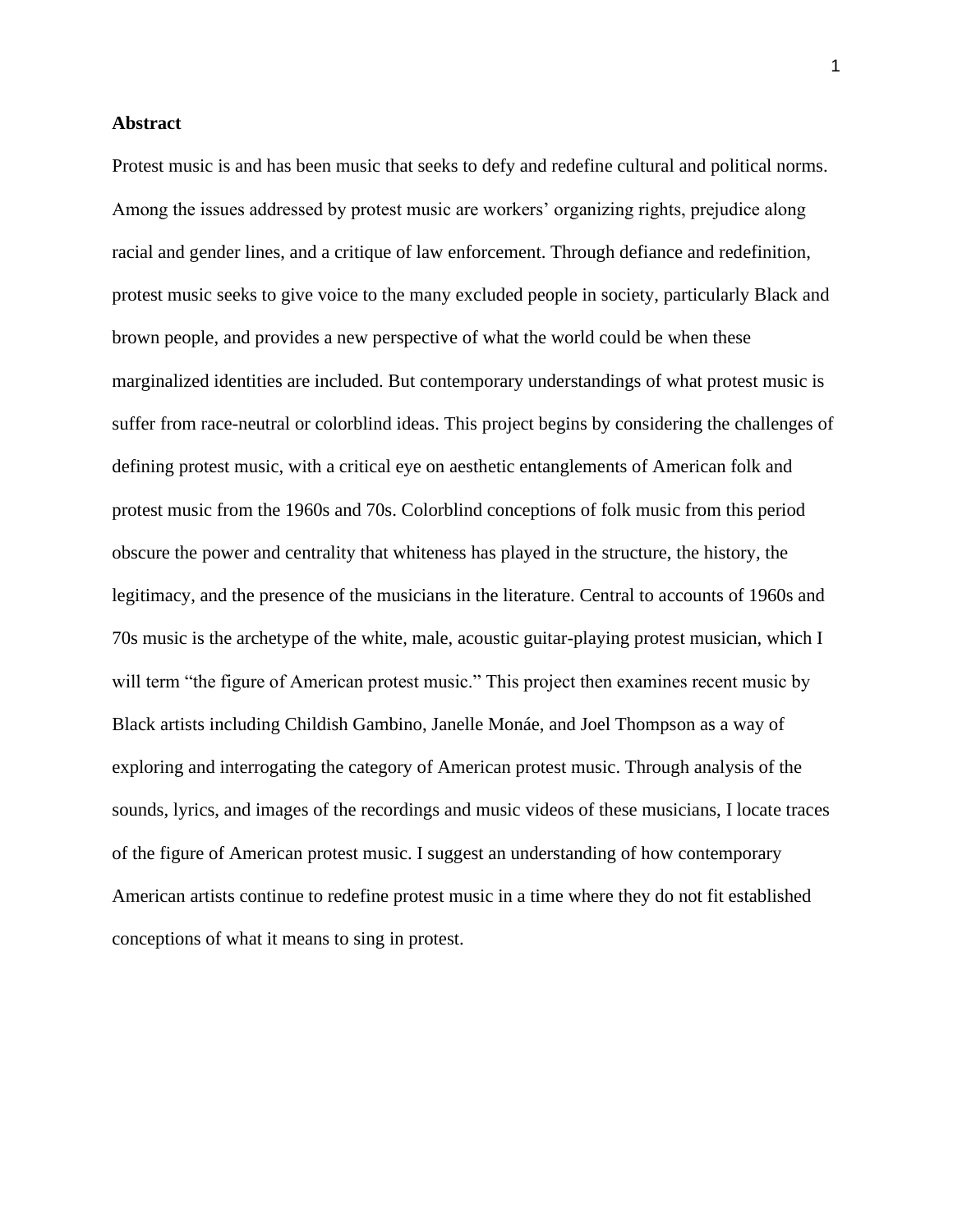### **TABLE OF CONTENTS**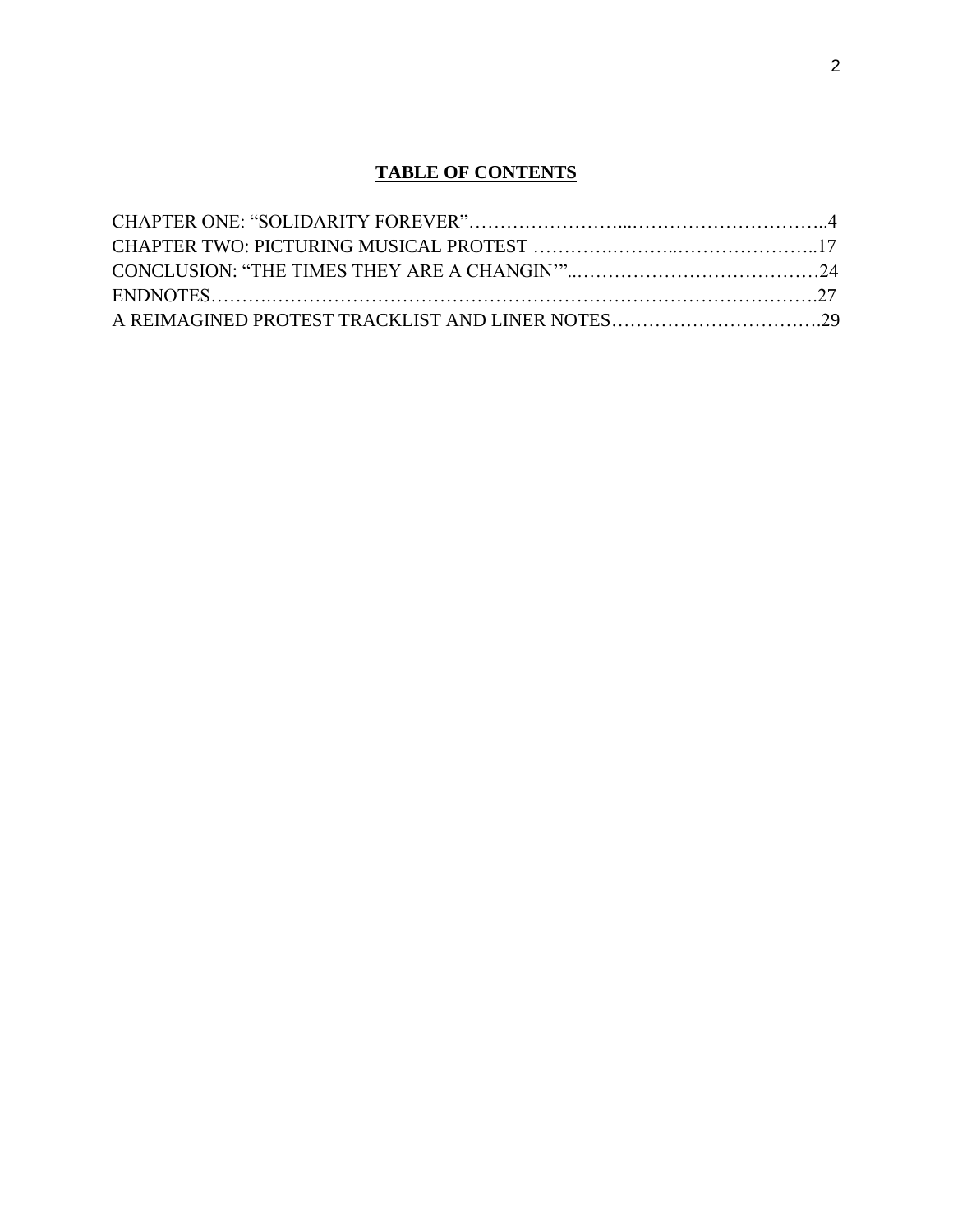No more auction block for me, no more, no more, No more auction block for me: many thousands gone. No more peck o' corn for me, no more, no more No more peck o' corn for me, many thousands gone. No more driver's lash for me, no more, no more, No more auction block for me: many thousands gone.<sup>1</sup>

-Many Thousands Gone, sorrow song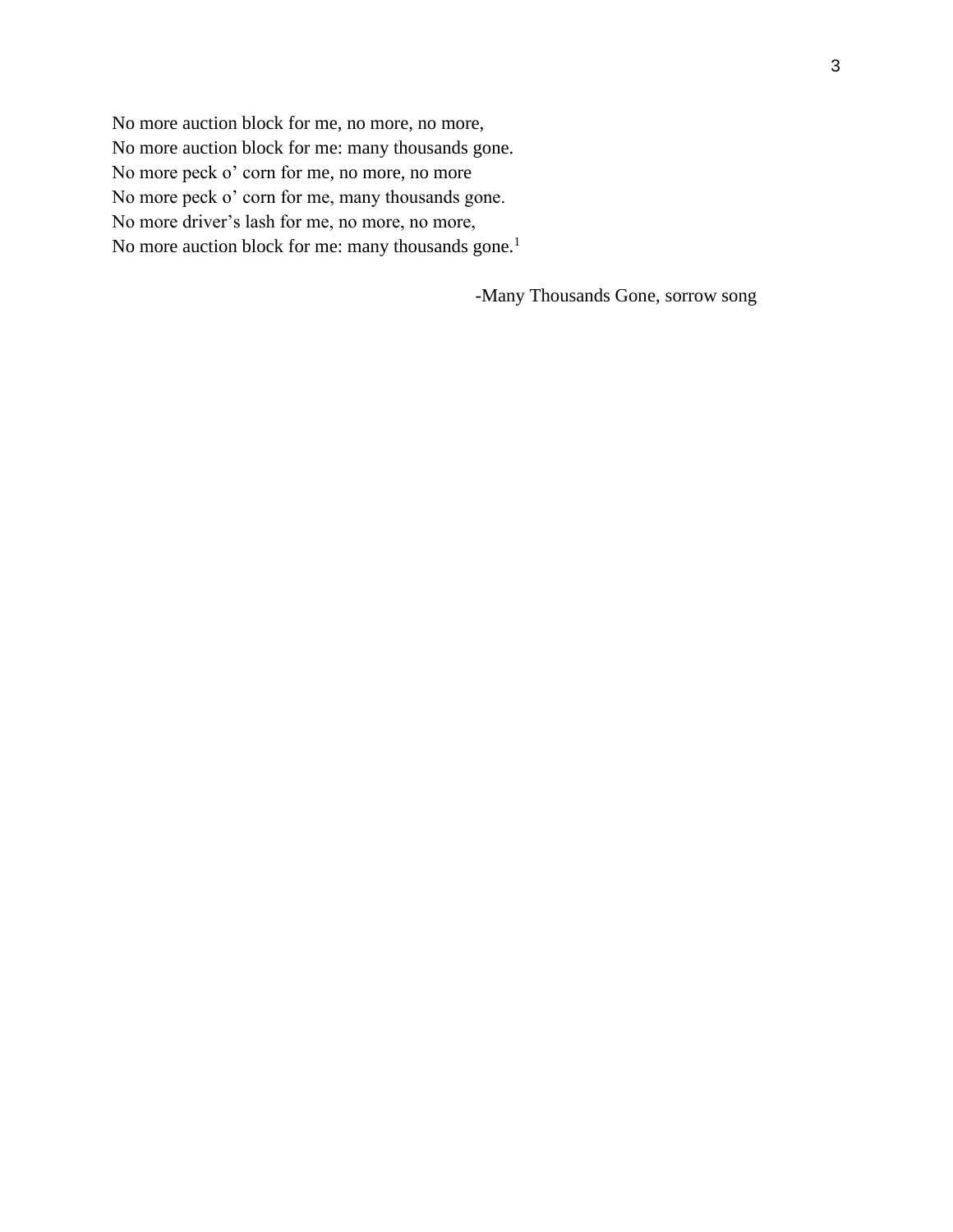#### **Chapter One: "Solidarity Forever"**

There is currently no sufficient definition for "protest music." Historian Jerry Rodnitzky has noted, for example, that "there is little agreement as to what constitutes a protest song."<sup>2</sup> A useful starting point for conceptualizing protest music can be found in David Dunaway's definition of "political music" in *Grove Music Online*. He states:

Political music belongs to no one form nor does it fall entirely into any one of the categories of popular, traditional, or art music. Music may be deemed political when its lyrics or melody reflect a political stance or evoke a political judgment in the listener. Thus in some cases, depending on the period, performer, and audience, a single piece may or may not qualify as political music. Any comprehensive definition of political music must also take into account the context in which it is performed.<sup>3</sup>

This definition makes clear that political music cannot be placed into one musical category and that context matters when determining whether a song qualifies as political. This emphasis on context is relevant for protest music, because if every song that evoked a political feeling in the listener could count as "protest music," the category would run the risk of becoming allencompassing and losing its meaning. In theorizing protest music, I would like to advance the idea that in comparison to political music, protest music must specifically involve countering the status quo. Thus, it is not possible for all political music to fall into this category, since not all political music defies established social norms. There would be no need for protest music if there were no power imbalances. When one group is being silenced or marginalized by another group, a way to communicate this frustration is through music. Protest music comes out of communities with little to no social or cultural power who are calling attention to the imbalanced power dynamics present in the community. There are no limits on exactly what this music can sound or look like or who can produce this type of music, because protest music will be relevant and necessary to create as long as social inequalities persist.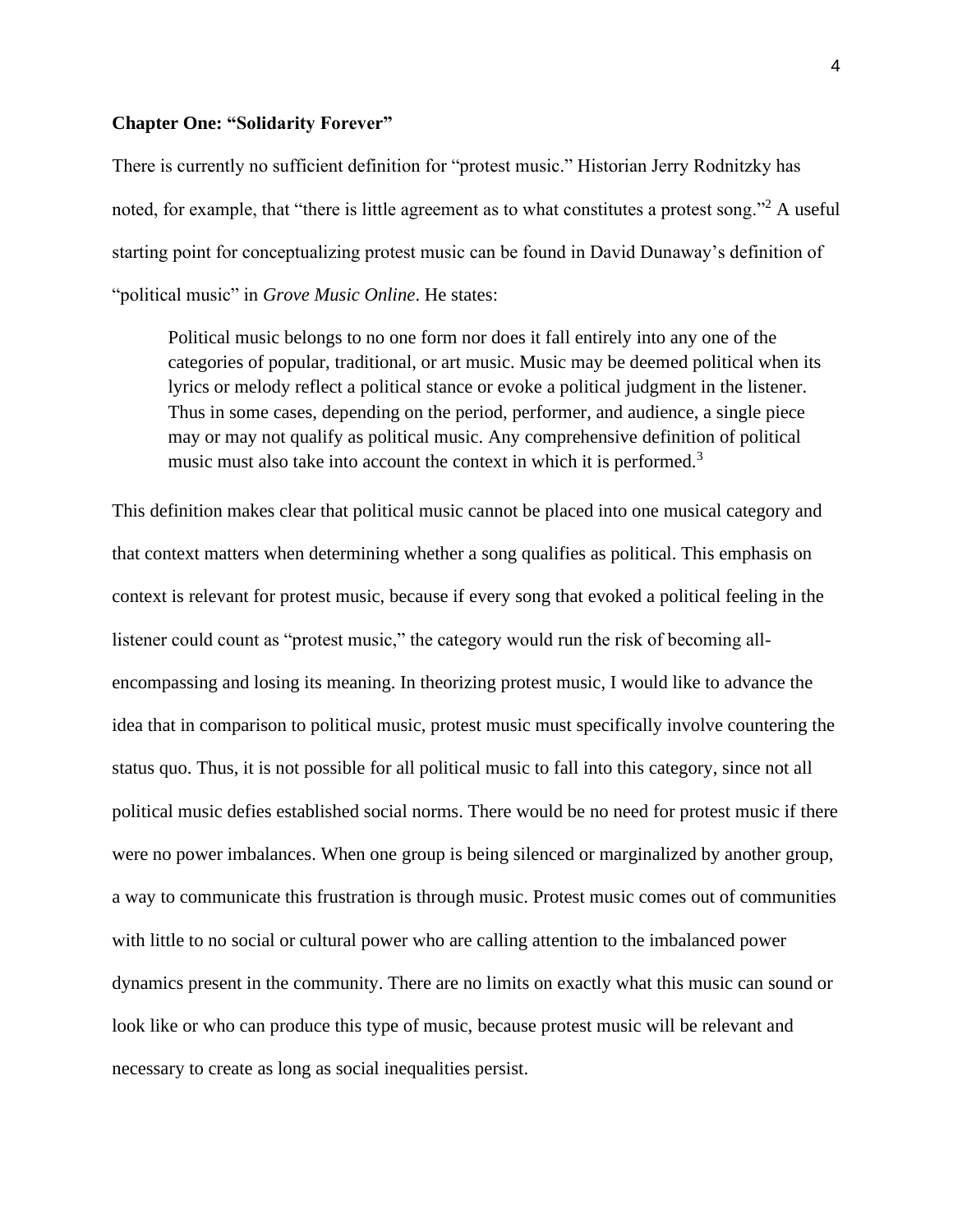Dunaway's idea that context is necessary in defining "political music" can be seen clearly in music produced by the British band Skrewdriver. Skrewdriver was a Nazi-skinhead group that released a single called "White Power" in 1983. The song expresses contempt for a more progressive Britain and uses explicit language to convey this discontent:

"Are we gonna sit and let them come? Have they got the White man on the run? Multi-racial society is a mess We ain't gonna take much more of this What do we need?"<sup>4</sup>

To call this music "protest music" in light of the overtly political themes would be misleading and incomplete, because such music upholds rather than counters any dominant structure or foundation of white supremacy. The lyrics seemingly react to the threat of a "multi-racial society" in Great Britain but are actually a response to a perceived loss of social and political power, making this song a political song but not a protest song. The same thinking can apply to music produced and distributed in the United States, where dynamics of resistance and redefinition provide a critical context for protest music. Using a definition that factors in such a context allows for a more accurate way of understanding protest music, since it can incorporate the flexibility of genre and style upon which such music thrives.

Dario Martinelli's article "Popular Music, Social Protest and Their Semiotic Implications" creates a useful framework for thinking about protest music. Similar to Rodnitsky, Martinelli explains that classifying "the protest song" is difficult because the term is so broad. He argues against a definition of "songs of protest" that encompasses all types of protest, including the "wrong" kinds, such as protesting a bad breakup. Martinelli suggests narrowing the definition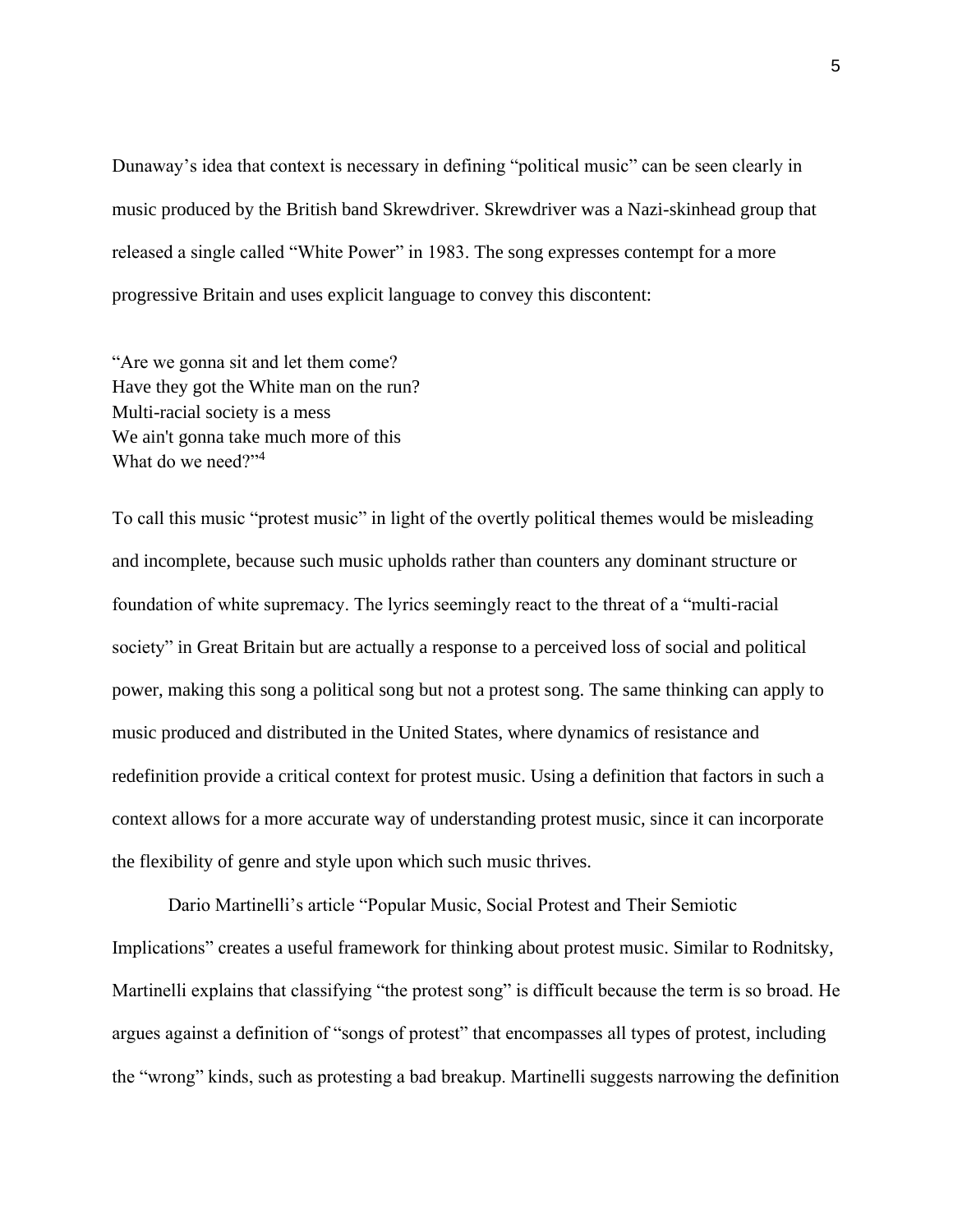by creating the category "songs of social protest" (SSP). He describes the significance of this concept as follows: "We are able to underline the equally important aspects of the 'explicit disapproval' of a given state of things (protest), and the 'social' dimension of the latter."<sup>5</sup> Additionally, Martinelli argues that these songs are hard to categorize into any one genre because the artists themselves are so varied and the music style can thus vary from person to person. The rest of the article further details what SSPs are, why knowing the context of the song is important when discussing SSPs, and how the scoring of the music is undervalued in the analysis of the significance of an SSP. This article and these distinctions are important for the context of the present study in that they point toward a new definition of protest music that depends on social issues, historical context, and power dynamics.

In sum, existing definitions of political music and protest song have yet to fully characterize what protest music is and seeks to do. In order to give a deeper sense of the possibilities of protest music, its definition needs to incorporate aspects of context and power dynamics. Such incorporation leads to a conception of protest music as music that seeks to defy and redefine cultural and political norms. It involves issues such as workers' organizing rights, prejudice along racial and gender lines, and a critique of law enforcement. Through defiance and redefinition, protest music seeks to give voice to the many excluded people in society and provides a new perspective of what the world could be when these communities are included.

#### **Historical Foundations of Protest Music**

Though not always straightforward to identify as such, protest music has a fairly traceable and somewhat overlooked history in the United States. During the eighteenth and nineteenth centuries when slavery was already well established, slaves in the South would sing during the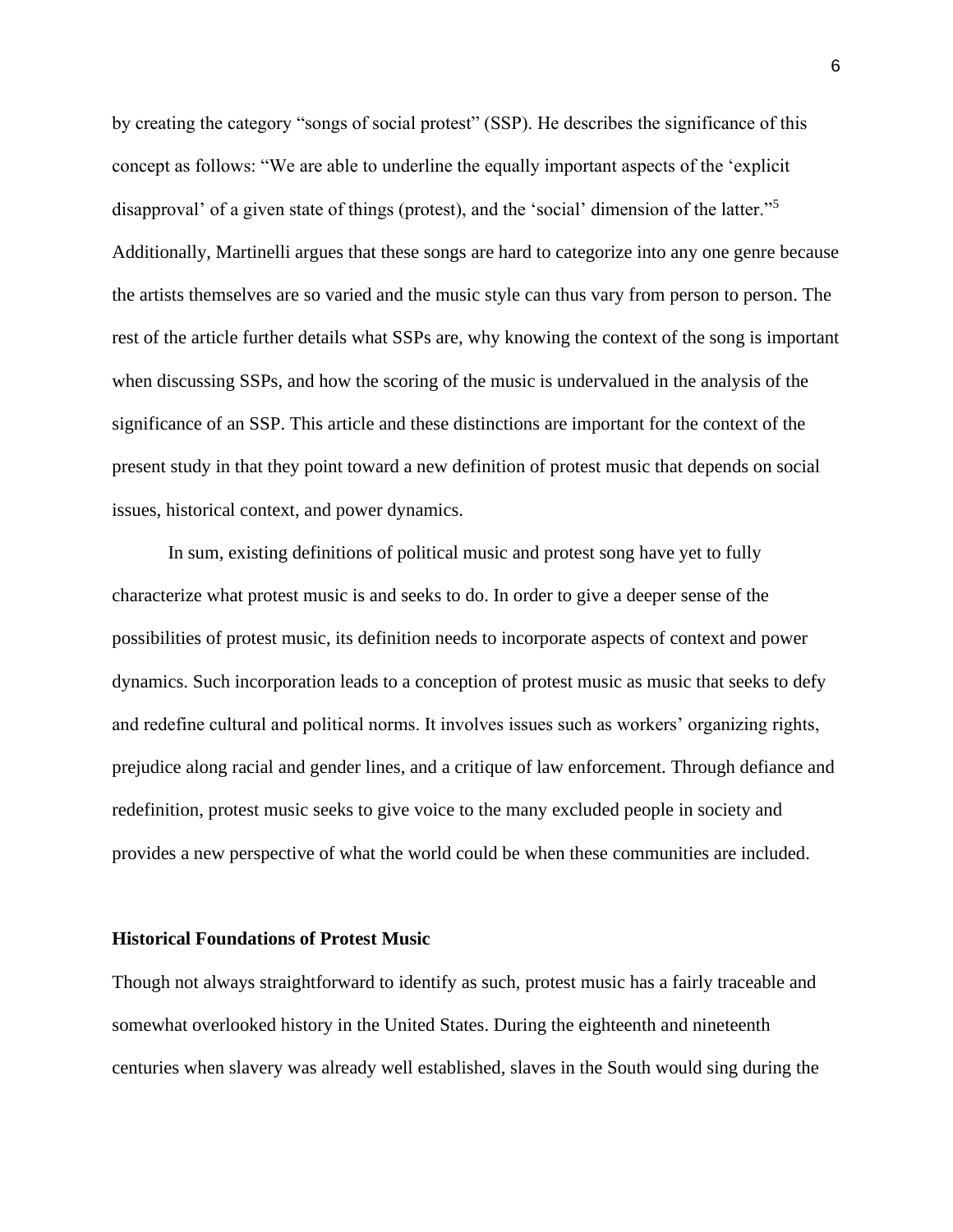day as a means of quiet rebellion. Now commonly known as "spirituals," W.E.B. du Bois referred to these slave songs as "sorrow songs."<sup>6</sup> Sorrow songs had many political uses and meanings, ranging from passing the time while working to communicating hidden messages to runaway slaves. "Follow the Drinkin' Gourd," by carrying and conveying these meanings, is a folksong that can be considered an early example of American protest music :

The river bank will make a mighty good road The dead trees show you the way Left foot, peg foot, traveling on Follow the drinking gourd<sup>7</sup>

This song represents both a cultural history and a specific history associated with the Underground Railroad and escaping from slavery. In this verse, the traveler is being shown how to escape North from Alabama by following the "drinking gourd," or the Big Dipper, with the rivers leading to the Mississippi River eventually taking them to abolitionists. The "dead trees" refer to the marking of trees with what escaping slaves and other abolitionists had available including ribbons, nails, or even wooden stakes as path-markers and guides. "Peg foot" refers to the work done by "Peg Leg Joe" to make the path and place the markers.<sup>8</sup> While the song functions as a guide, the extent to which the various components of the song represent historical facts is unclear. Peg Leg Joe, for example, is likely a combination of people, places, and events that led to the creation of a pathway to freedom. It is also important to note that this song was collected by white amateur folklorist, H.B. Parks, and published by the Texas Folklore Society rather than being documented directly by fugitive slaves, who transmitted music through oral tradition instead of writing.

Pursuing a similar goal but achieving it through very different means were anti-slavery songs. Around 1840 in the North, the abolitionist movement began to accelerate, and abolitionists were creating and performing anti-slavery songs in order to spread awareness of the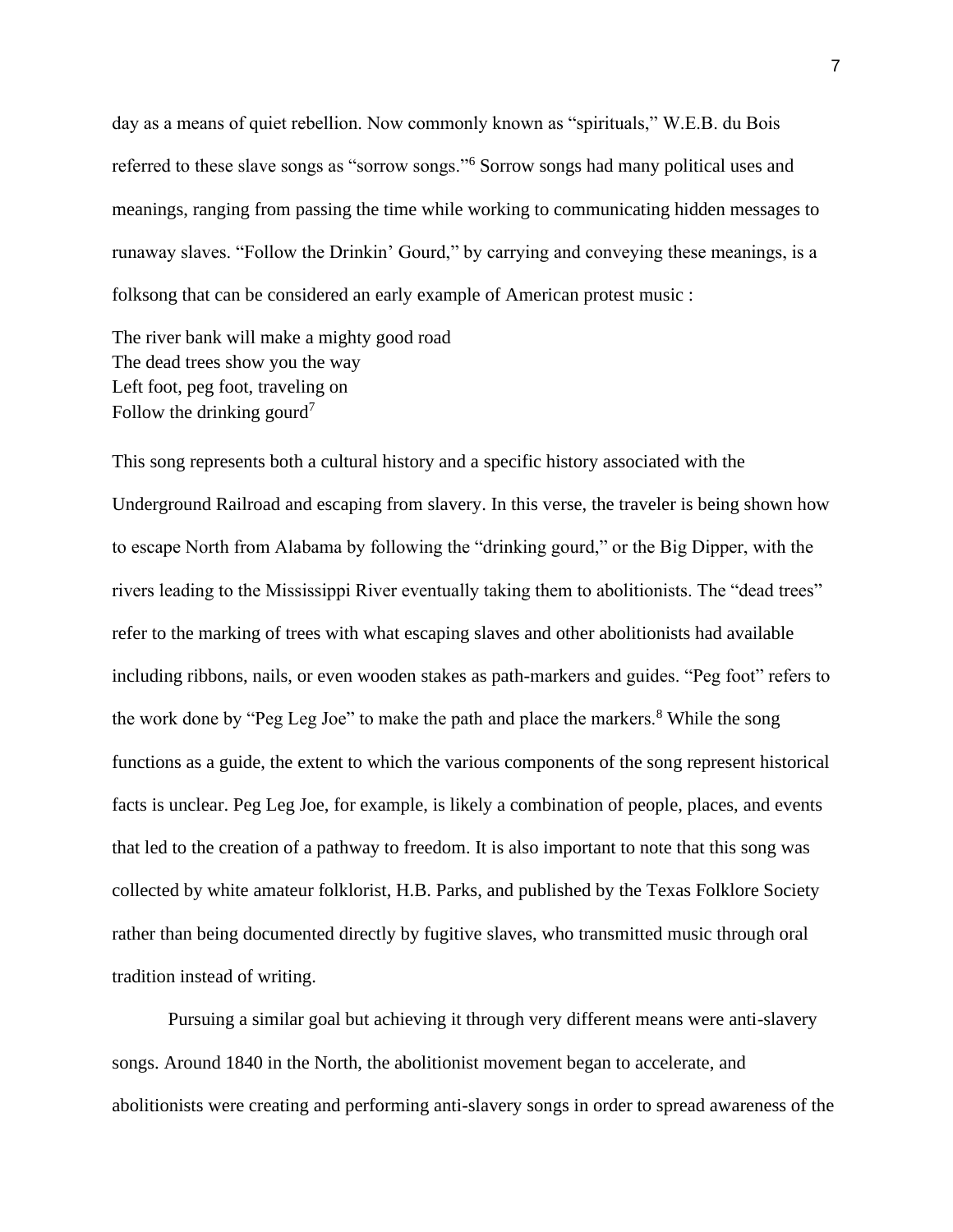conditions of slavery in the South. As the practice became common, both Black and white individuals participated in singing this music. Many anti-slavery songs would take well-known hymns and change the words to fit anti-slavery sentiments. These songs and groups included "Get Off the Track" by the Hutchinson Family Singers, Susan Paul and her youth choir, and The Luca Family performances. In defying the institution of slavery and seeking to redefine racial norms in the United States, these examples present an early instance of protest music. Moving forward to the later nineteenth century and the Industrial Revolution, music used to protest social issues came in the form of folk music. This music had easily repeatable lyrics and melodies, making it an essential tool for union organizing. As with anti-slavery songs, musicians would rewrite popular songs to fit labor movement themes. These songs were meant to be spread and to be actively used, so it was important to make the songs as easy as possible to sing. During this time, factory workers were being mistreated and exploited, and music was used by unions to increase solidarity amongst laborers and union members. Workers would sing songs together that carried a union message and would help unite and recruit members. One important musician from this time was Woody Guthrie, who wrote songs including "This Land is Your Land," "Deportee," and "Union Burying Ground." His lyrics influenced many musicians that have become staple examples of protest music, such as Pete Seeger, Bob Dylan, Arlo Guthrie, and Joan Baez. After requests for a song from a female perspective, Guthrie wrote "Union Maid" to convey the struggles of being a woman and a member of the union. This song was recorded by the New Harmony Sisterhood Band and released on the album *…And Ain't I a Woman* in 1977.<sup>9</sup> It was common for musicians to perform music that was written by others, which lead to multiple versions and styles of the same song performed by various performers. "Solidarity Forever" by Ralph Chaplin is an excellent example of this process, as it was most famously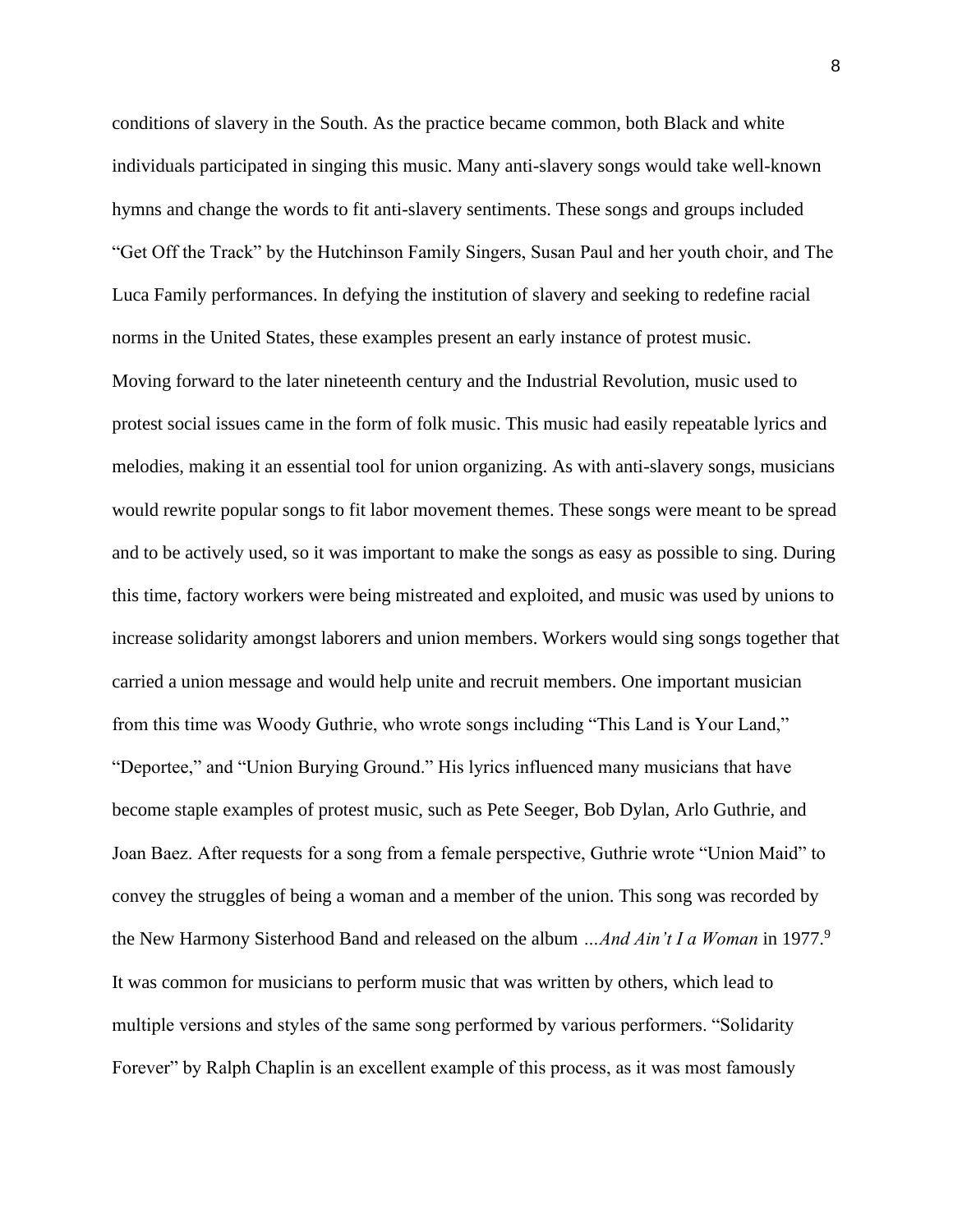performed by Pete Seeger but was covered by Utah Phillips and Joe Glazer, and it is still sung at union meetings today. Other examples of labor protest songs include "Eight Hour Strike" by Billy Pastor and "Labor's War Cry" by Edmund Mortimer.

The American folk music revival that began in the 1940s reified folk music's community-based ideals, and it further solidified the association between folk and protest music. In the United States, folk music relates closely to the construction of identity with regard to class, nationhood, race, and ethnicity. During the revival, musicians focused on the relationship with their audiences and emphasized the idea folksong as being of and for the people.<sup>10</sup> Their images were carefully crafted: the artists often had an acoustic guitar, they would have the audience sing along with them, and the music was used for various political agendas. As the music gained in popularity, the musicians who got the most attention were white musicians. Over time, "folk music" became synonymous with "white singer-songwriter who plays acoustic guitar" and became conflated with "protest music." Folk music as a genre came to involve the performance of rural, lower class whiteness, even when figureheads of the genre do not reflect this identity. Folk revival-influenced singers draw upon a specific political, social, and economic viewpoint that is not stated explicitly as white and that elides the whiteness that dominates the genre. In the introduction to *Folk Music USA: The Changing Voice of Protest* by Ronald Lankford, the first page mentions multiple icons of the folk music scene, including Bob Dylan, Pete Seeger, and Peter, Paul and Mary.<sup>11</sup> None of these musicians are people of color, and they found more commercial success than other artists that the book mentions, such as the Freedom Singers. Since the book equates "folk music" with "protest music," it risks creating false boundaries around protest music in which musicians such as Dylan become centered to the exclusion of both earlier performers and contemporary musicians of color.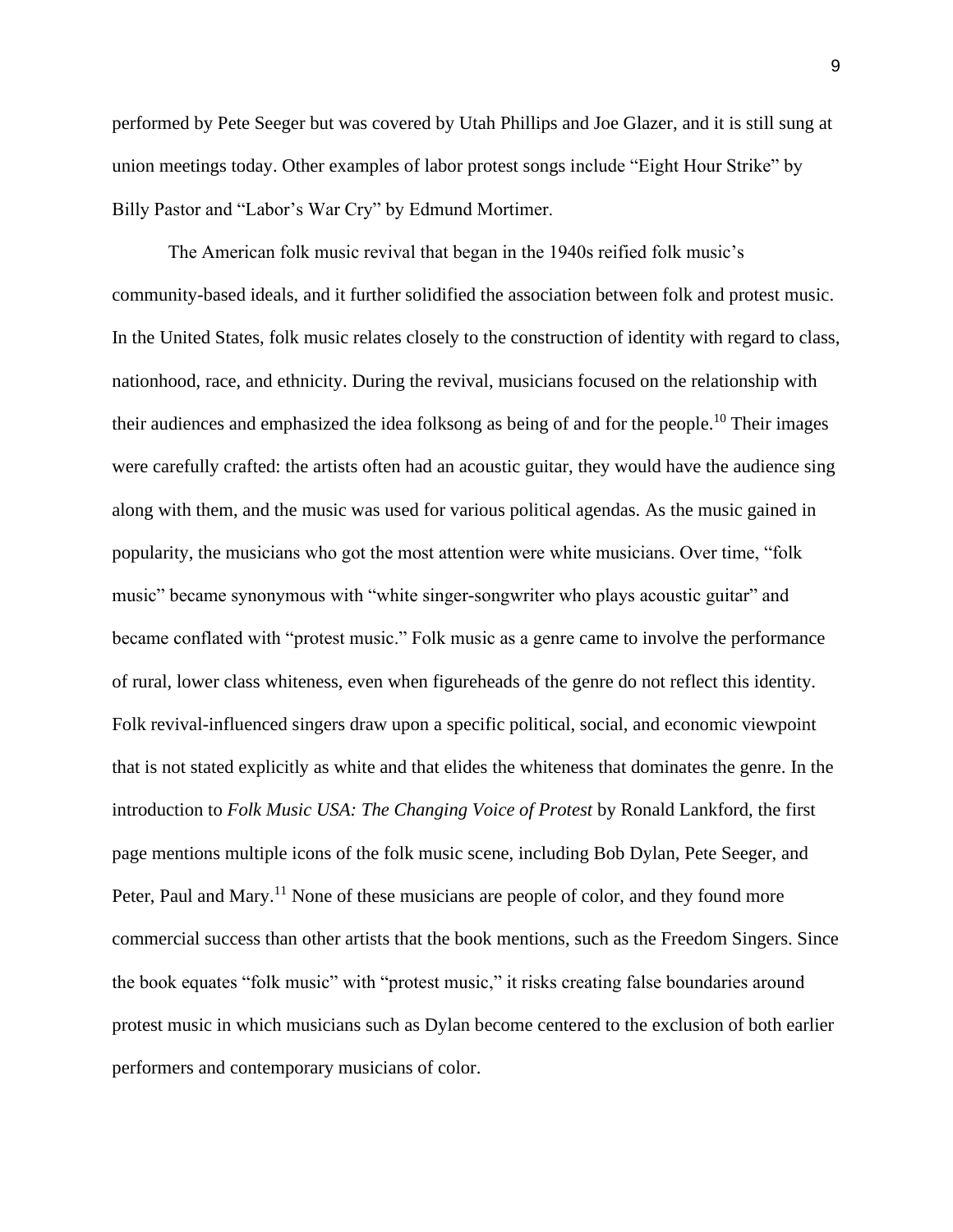#### **Incorporating Race, Complicating the Mainstream Narrative**

As a result of conflating protest music with the music of mainstream folk revival artists, contemporary understandings of protest music remain race neutral and thereby exclude musicians of color from the category. Consider, for instance, the 2006 anthology *The Resisting Muse: Popular Music and Social Protest, edited by Ian Peddie.*<sup>12</sup> This collection features essays from a range of universities discussing topics including sound and place, the parameters of protest, and the privatization of the music scene in the Pacific Northwest. A topic that frequently gets glossed over, however, is the discussion of race. In the section that deals with race the most thoroughly, "Part Three: The Problems of Place," two of the essays discuss music from an ethnomusicological stance outside of the United States. The first essay, "Protest music as 'egoenhancement': reggae music, the Rastafarian movement and the re-examination of race and identity in Jamaica" by Stephen A. King and the second essay, "'We have survived': popular music as a representation of Australian Aboriginal cultural loss and reclamation" by Peter Dunbar-Hall, both convey that music can be both racialized and radicalized when the people producing that music are seen as the "other," and that legitimizing race in music is acceptable when outside of the United States only. While King and Dunbar-Hall both provide valuable ethnomusicological contributions, the inclusion of these essays in a separate section can add to the problem of colorblind conceptions of American protest music; it implies a sort of exceptionalism when in fact race and protest music have been working hand in hand in the United States for centuries.

The mentions of race in this anthology are frequent, but glossed over and unremarkable. In many instances, authors will credit the formation of new musics to African-American histories without excavating these histories. Another issue is the use of only mainstream musicians to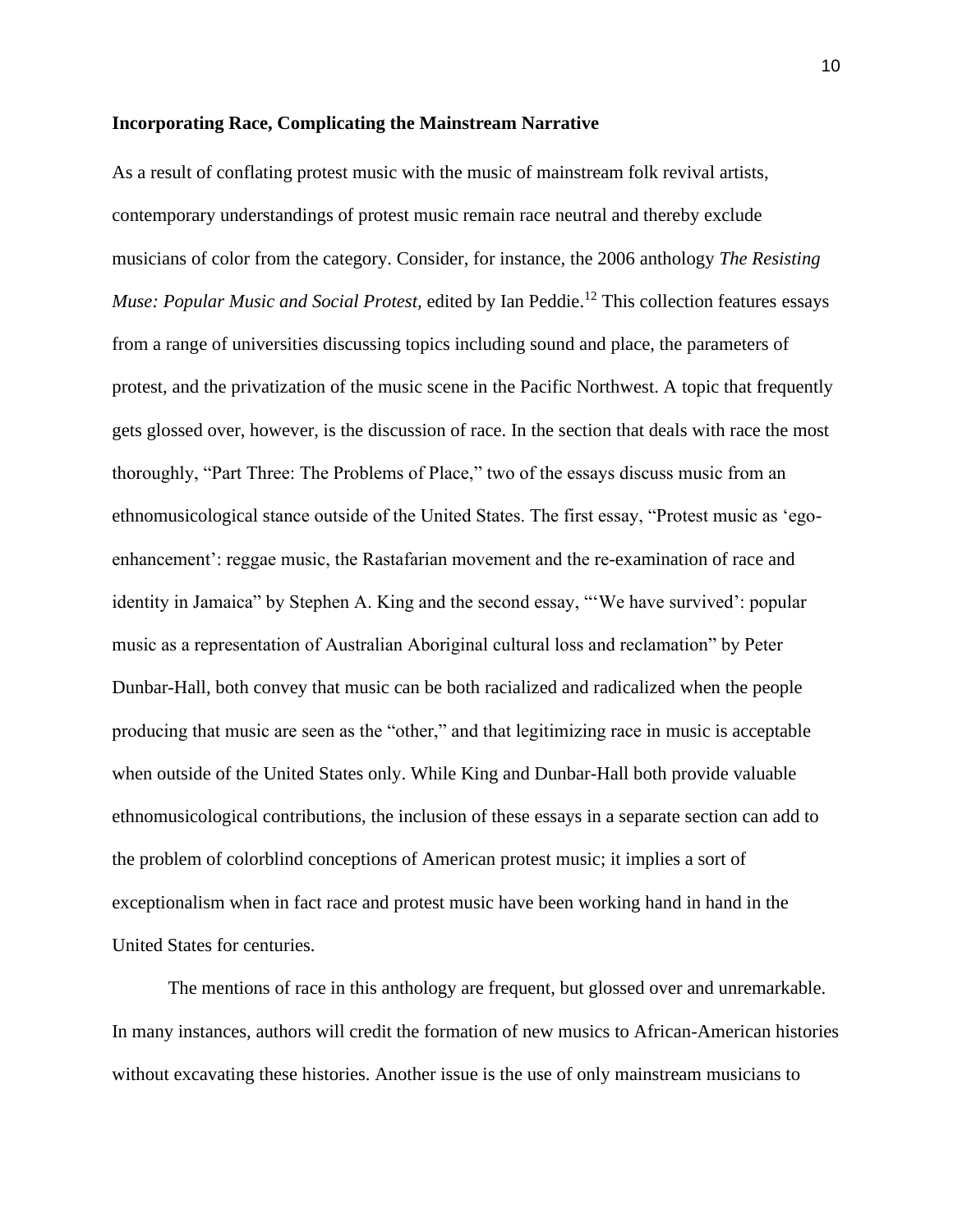discuss protest music. Because the pop charts are skewed to validate whiteness, most successful artists are white. In the context of protest music, the archetypal protest singer emerges as a white, male, acoustic guitar-playing protest musician who is influential and deserving of high praise, but the actual realities of the varied musicians who perform protest music are ignored. A clear example of this dynamic appears in an essay in Part One of *The Resisting Muse*. Jerry Rodnitsky's essay "The Decline and Rebirth of Folk-Protest Music" addresses "folk-protest" music, refers to the music popularized in the American folk music revival of the 1960s. The essay begins with a brief history of protest music and the backlash against it by the musicians themselves. Rodnitsky chronicles the music from the 1960s onward, considers the women's liberation movement, and uses the earlier time period as a way of explaining the music produced and released in the 1980s through 2005. Throughout this historical sweep, race is only mentioned once.

The 1960s had brought events and mass movements that called folk guitarists to arms, and the civil rights movement was the catalyst. Martin Luther King's movement was clearly a sing-in as well as a sit-in, campaign. While black Southern activists wrote new songs, and 'We Shall Overcome' became the civil rights anthem, Northern folk singers developed leaders and anthems of their own.<sup>13</sup>

The problem with this statement is that it begins to separate white from Black and brushes past the rich history of Black music in America without acknowledging the power whiteness has historically held. The statement avoids discussing race while developing the North as pioneers in their own sense, which rewrites music history in a particular way. Rodnitsky's essay leaves many unanswered questions for readers.<sup>14</sup> What is the relationship between audiences of color and protest music? Who is allowed to perform protest music? And most importantly, what would a more thorough discussion of race add to our understanding of American protest music?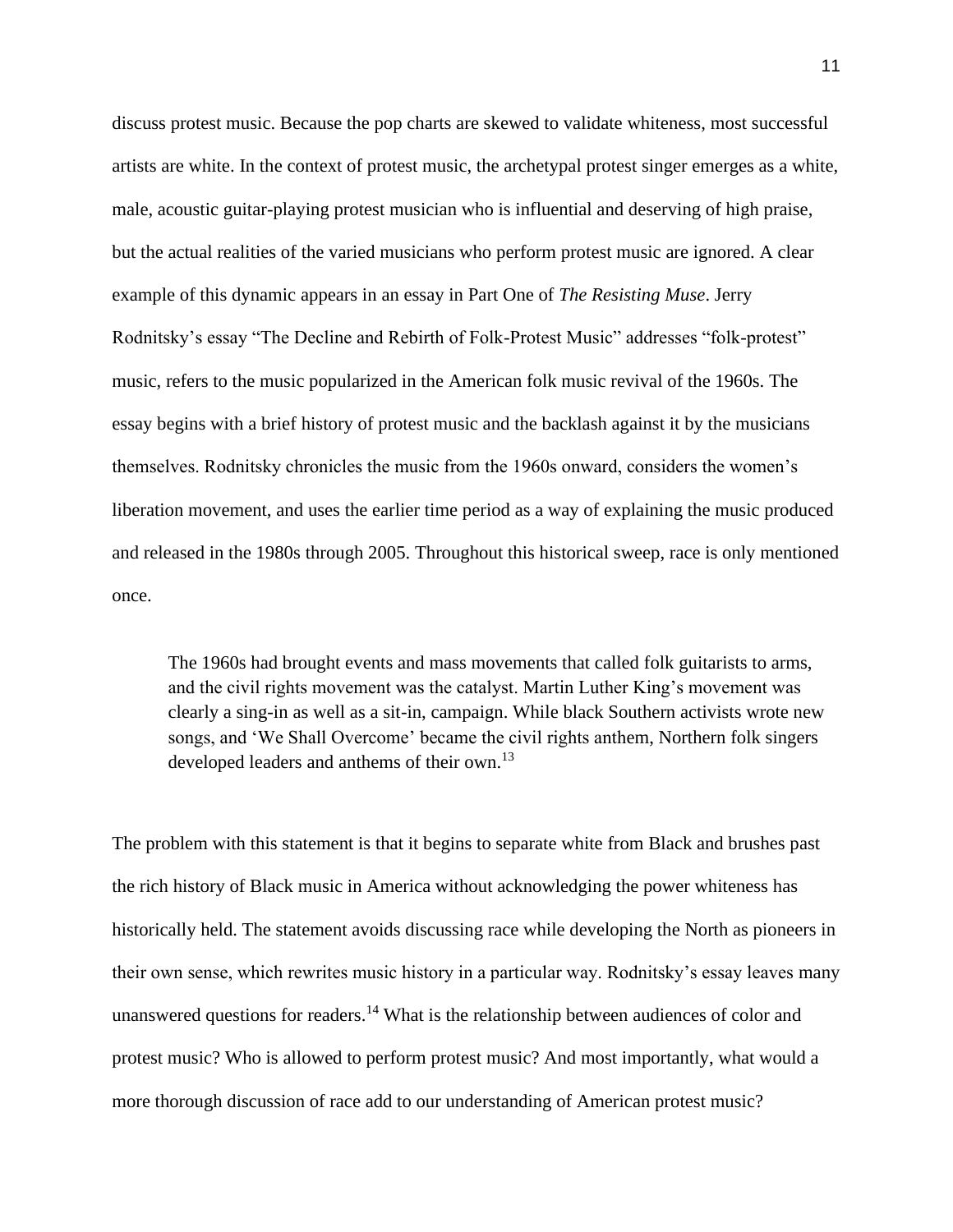Recent scholarship challenges the colorblindness of protest music and political music by explicitly centering race in the discussion. For example, standing in contrast to the Peddie anthology, Josh Kun's *Audiotopia: Music, Race, and America* complicates the mainstream narrative and prompts a reevaluation of previously assumed knowledge of protest music. Kun explicitly asks the reader to think about race in relationship to all aspects of American music; the attempt is to "re-think the relationship between American identity, American race, and American music—an intersection we might summarily think of as the American audio-racial imagination by focusing on the spaces of music, the spaces of songs, and the spaces of sounds."<sup>15</sup> Kun's approach allows the reader to get a fuller experience of what protest music is and explores racial groups that have previously gone unheard in the music industry. While Kun evaluate music and lyrics, he also brings different fields together to give a richer understanding of American musical traditions. He discusses Langston Hughes as a scholar of literature but also as a Black man in the United States and what it means for him to interact with certain musics. By combining popular figures in American history and culture and placing them in a history of music, Kun creates a music and culture hybrid in which one cannot be understood without the other. This hybrid is immensely valuable in the study of music because it articulates the struggle for validity shared amongst marginalized groups in America. In the context of protest music, Kun's "audiotopia" is especially helpful in adding layers and complexities to the dominant mainstream narrative about what protest music is and how it functions as a societal tool.

When defining what exactly an "audiotopia" is, Kun describes music as a spatial and audible experience. Audiotopias are the spaces "within and produced by a musical element that offers the listener and/or musician new maps for re-imagining the present social world."<sup>16</sup> Kun argues that "music functions like a possible utopia for the listener, that music is experienced not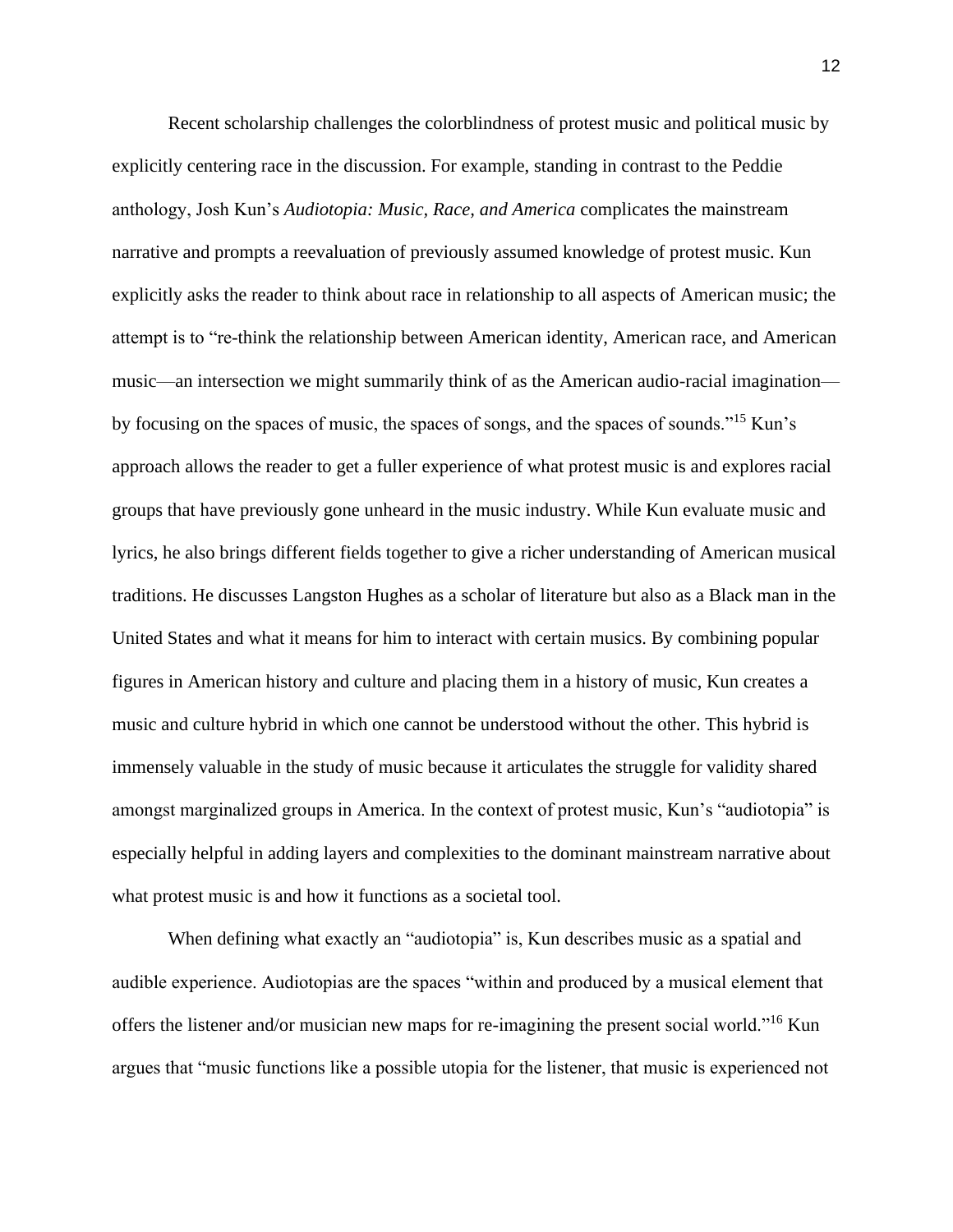only as sound that goes into our ears and vibrates through our bones but as a space that we can enter into, encounter, move around in, inhabit, be safe in, learn from."<sup>17</sup> In Kun's described audiotopias, racial and ethnic makeup play a critical role because they function as a release for marginalized people to tell their unacknowledged histories through music, and simultaneously add that musical history to the American songbook. "A song is never just a song, but a connection, a ticket,"<sup>18</sup> giving the listener access to the world that songs create. With regard to protest music, acknowledging race in this way validates and properly credits the people who have been producing this music all along. Further, not only does the connection allow access, but by doing so it instills hope and other strong emotions in the listener, creating an audible community accessible through song.

In contrast to established colorblind ways of thinking, Kun challenges us to see American music as a dynamic tapestry that weaves together stories of racial and ethnic difference instead of just one static story. Music exists as a space for us to move and explore, and he shifts the literature to work within this new framework, allowing for intersections of identities to be addressed in the analysis and discussion of American music, and thereby American protest music.

Shana L. Redmond's book *Anthem: Social Movements and the Sound of Solidarity in the African Diaspora* builds on Josh Kun's work by focusing on one example: the diverse and vast audiotopia of the African Diaspora. *Anthem* discusses songs such as "We Shall Overcome," "To Be Young, Gifted and Black," and "Ol' Man River" as they relate to issues including gender, race, and geography. In *Anthem*, Redmond argues that the music most essential to important moments of black diasporic political history serves as a tool central to the understanding of Black solidarity; such songs are Black anthems. Music "creates collective engagement in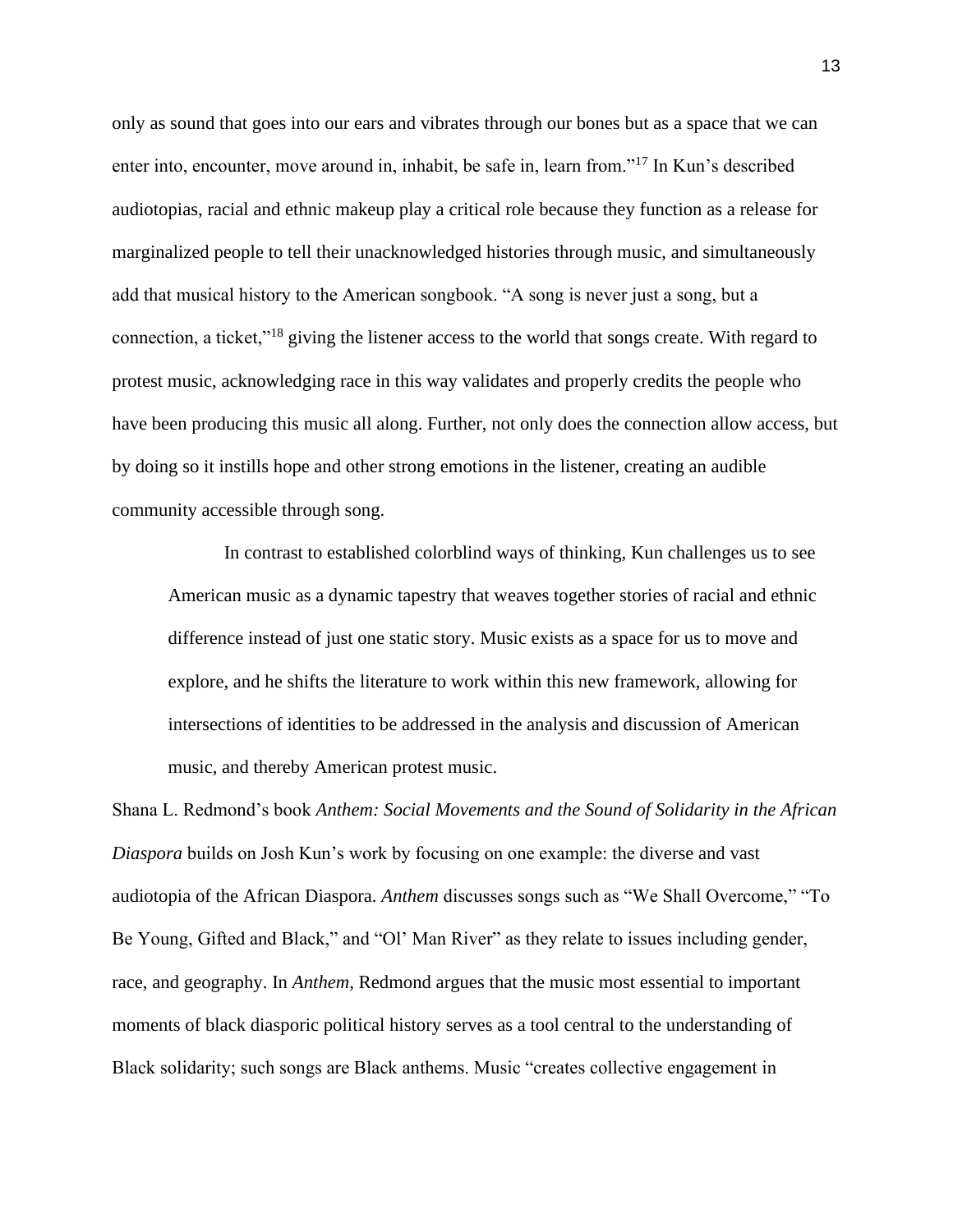performance and contributes to a dense Black performance history that continually configures Black citizenship through shared ambitions and intersectional identities,"<sup>19</sup> which echoes Kun's idea of audiotopias as a place of learning and connection. Redmond unpacks Black sounds and Black songs, considering how the songs originated, the background of the musicians, and the role of the music within the African Diaspora. This process leads to a discussion of how each song emerges from specific social and political contexts, as well as how the songs end up being the aural sites where Blackness can be both asserted as power and contested.

 Redmond combines disciplines in her book to provide multifaceted and effective ideas. She uses both descriptive analysis (a critical ethnic studies approach) and musical analysis (music theory) to discuss the examples in her book<sup>20</sup>, but does so in a way that registers for both audiences instead of isolating readers who lack technical musical knowledge. While adding a layer of validity to her well-researched argument and making the book accessible, such methodological variety also can encompass a wide range of music. She builds on Kun's progressive analysis by grounding herself in the field of music and also considering broader cultural contexts. Specific and intentioned while also being well informed and widely applicable, *Anthem* can function as a model for future work on American protest music. Applying Redmond's framework to a discussion of protest music allows us to reconsider what an "anthem" is, while also demonstrating how to trace protest music's histories and contexts.

#### **Looking Ahead: Toward Redefinitions of Protest Music**

One of the reasons the conversation around protest music can be difficult is due to the lack of a concrete definition. When asked to define the phrase "protest music," it is likely that every person will have a different understanding of what this phrase means. "Protest music" has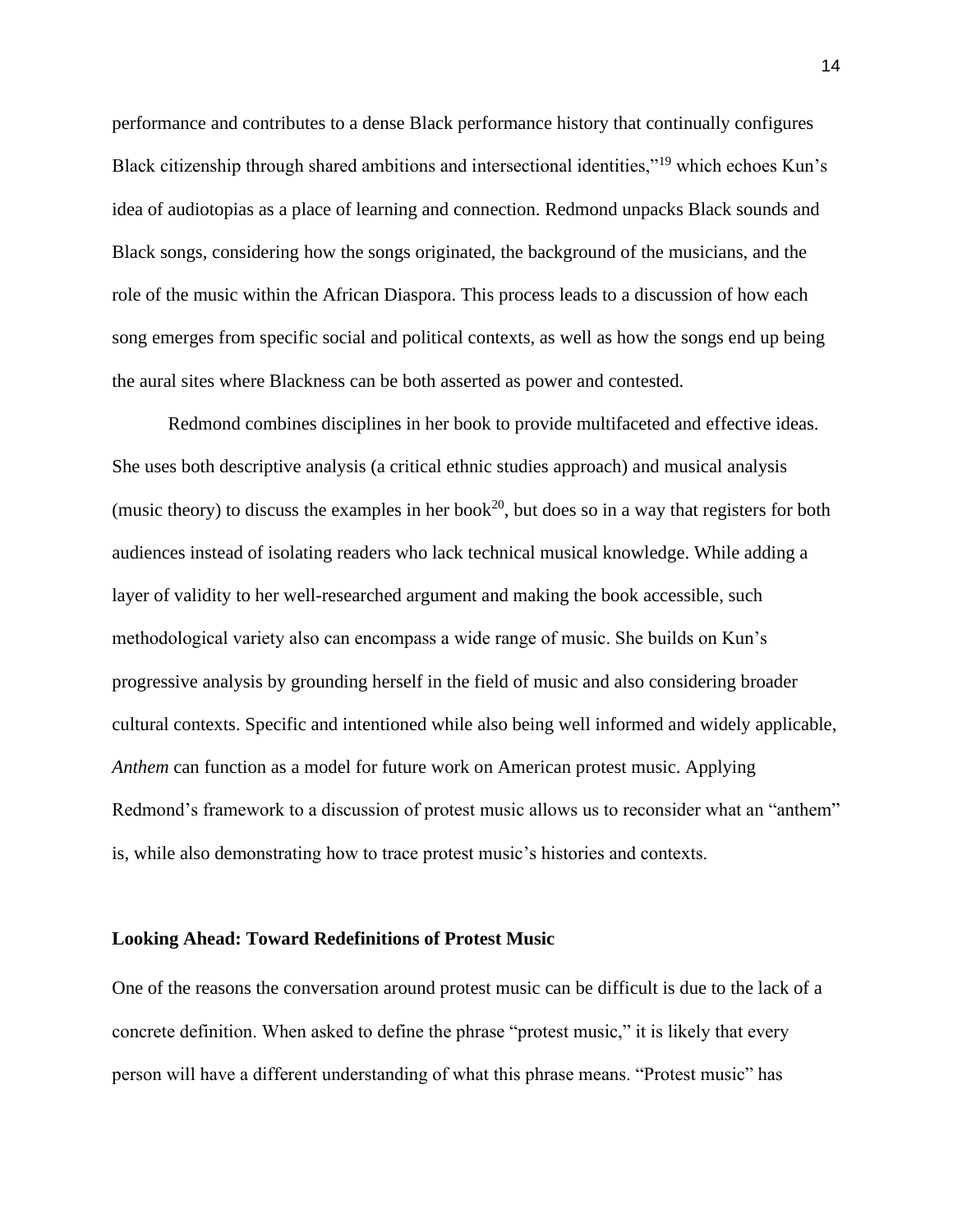become a vague term that encompasses a variety of sentiments depending on one's personal context. This is due in part to race-neutral or colorblind conceptions of protest music that emerged from the popularization of protest music during the folk revival and continue to underpin scholarship. By adopting such conceptions, scholars have crafted a system that centers whiteness in the structure, aesthetics, political value, and legitimacy of American protest music. To get beyond this oversight, it is important to critique various definitions of protest music, and to redefine it to include context, consider history, and center race. Rachel Vandagriff, for example, claims that if we reconceptualize what protest music is, there is room to include various themes including narratives and testimonies, calls to action, and the embodiment of protest. $21$ 

The discourse on American music and specifically American protest music is expanding in a promising way. Thanks to scholarship such as that of Kun and Redmond, the discussions around music are beginning to center the music and musicians previously left out of the dominant conversations. When these frameworks are applied to discussions of protest music, we can begin to re-center the musicians who were foundational in the creation of protest music but who have never gotten the recognition they deserved simply due to their race or ethnicity. Discussions of music and race can lead to a reconceptualization of what it means to sing in protest and in solidarity.

In what follows, this thesis will examine ways in which protest music is being redefined and artists who do this political protest work within their music, including Childish Gambino, Janelle Monáe, and Joel Thompson. Thompson. Childish Gambino is known for combining protest and the format of a music video to produce "This is America." This video includes violent depictions of murder against Black communities, a critique of police violence, and caricatures of Black men all while Gambino lip-syncs the words to the song, demonstrating how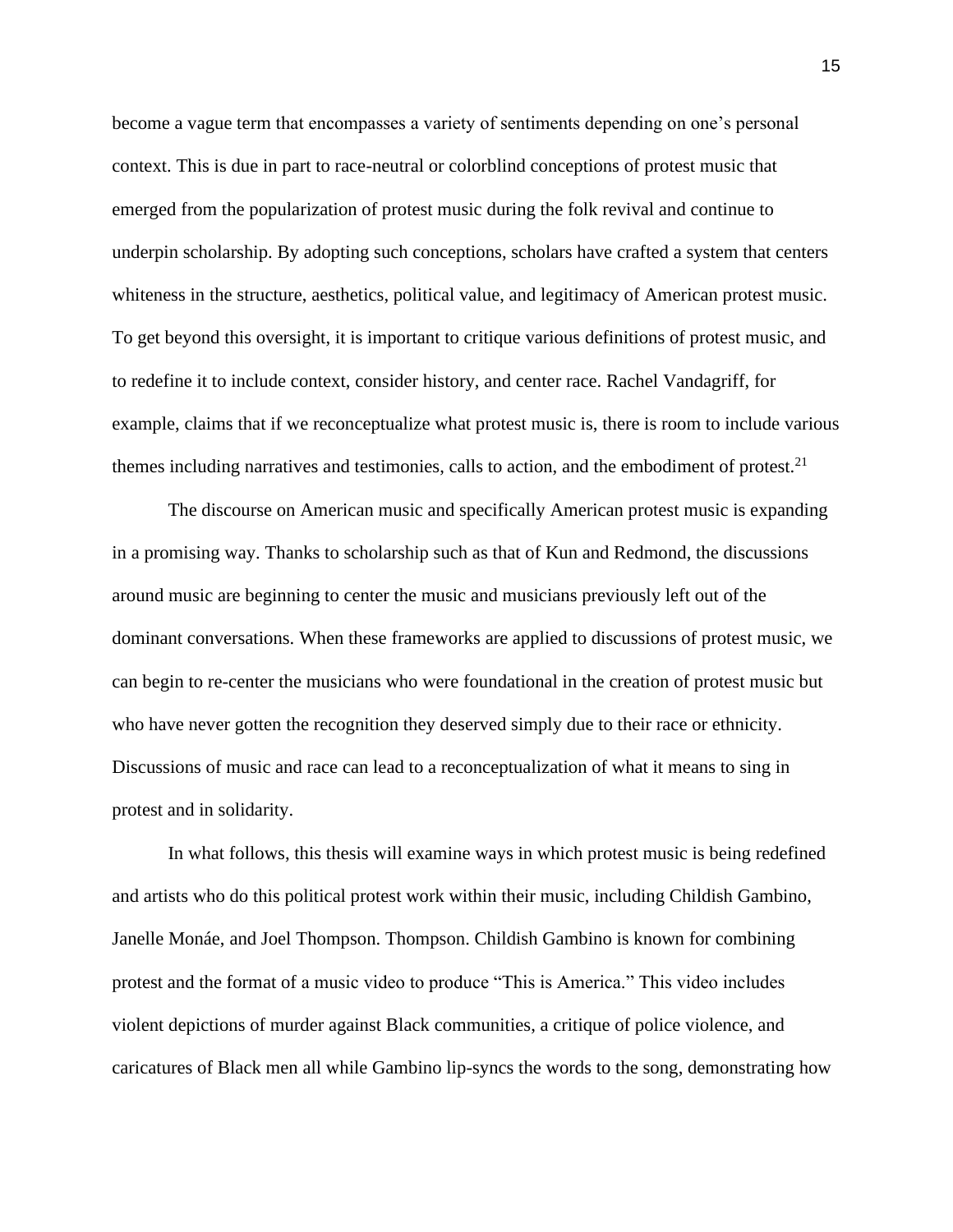protest music is not limited to sound but also benefits from the visual. Janelle Monáe blends Afrofuturism and Black queerness to produce the visual and auditory musical experience, Dirty Computer. She explores themes of Black queer liberation, a utopic Black queer future, and rejects dominant prescriptions of what her life is supposed to be through explicit costumes and musical settings. Joel Thompson's composition *The Seven Last Words of the Unarmed* interrupts both Western classical music and current academic understandings of protest music by using a textual structure from Haydn and incorporating real last words of unarmed Black men, making those words the only text in his piece. These musical examples illustrate how protest music is not as limited as it has previously been made out to be, and they point toward a more forwardlooking and productive redefinition of the concept.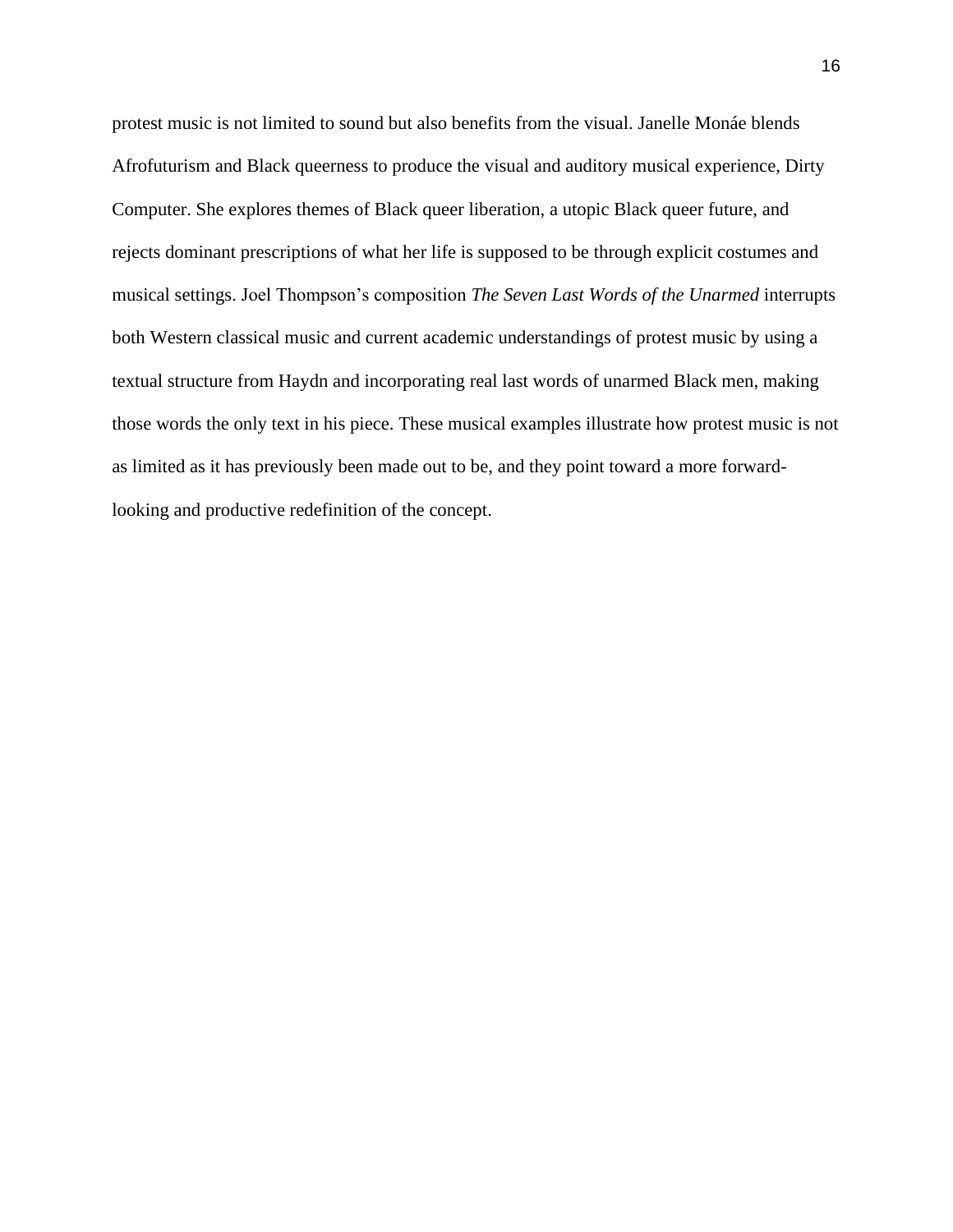#### **Chapter Two: Picturing Musical Protest**

Combining musical sound, visual informations, and political protest is not a new concept. Black artists in the United States have been using visual culture as a form of protest since at least the mid-eighteenth century. As I referenced earlier, it is believed that some sorrow songs were combined with hand- drawn visuals images and visual signals to help lead enslaved people to the North, helping to secure their freedom. Additionally, abolitionists in the North would hold meeting and events that would feature anti-slavery songs sung by many different people. These songs were sung by Black and white abolitionists as well as children's choirs and family music groups. Using inspiration from their ancestors, contemporary Black artists have incorporated visuals into their music and political protest to create music videos and musical films. These creators ask the question: how can protest music be heard and how can this experience be envisioned? What does protest music look like and how do sounds and images come together in this music? One major way these questions get addressed is through protest music videos. Protest music videos have increased in popularity in the  $21<sup>st</sup>$  century due to the rise in use of internet technology and accessible streaming platforms like YouTube and Twitter. These videos tend to combine a powerful image of some kind (a first-hand documentary videos, a dramatized version of events, etc.) with a song in order to capture the attention of multiple generations, get a political message across in a small amount of time, and honor the communities it is protesting for. Music videos allow for intention through all aspects of production including costuming, music and lyrics, and editing. All three of these aspects are critical when creating a music video, especially when the goal is ultimately calling people to action. Although they have less of a documented history than audio recordings due to a constant increase in technological advances, specifically the development of Spotify, SoundCloud, and YouTube, protest music videos are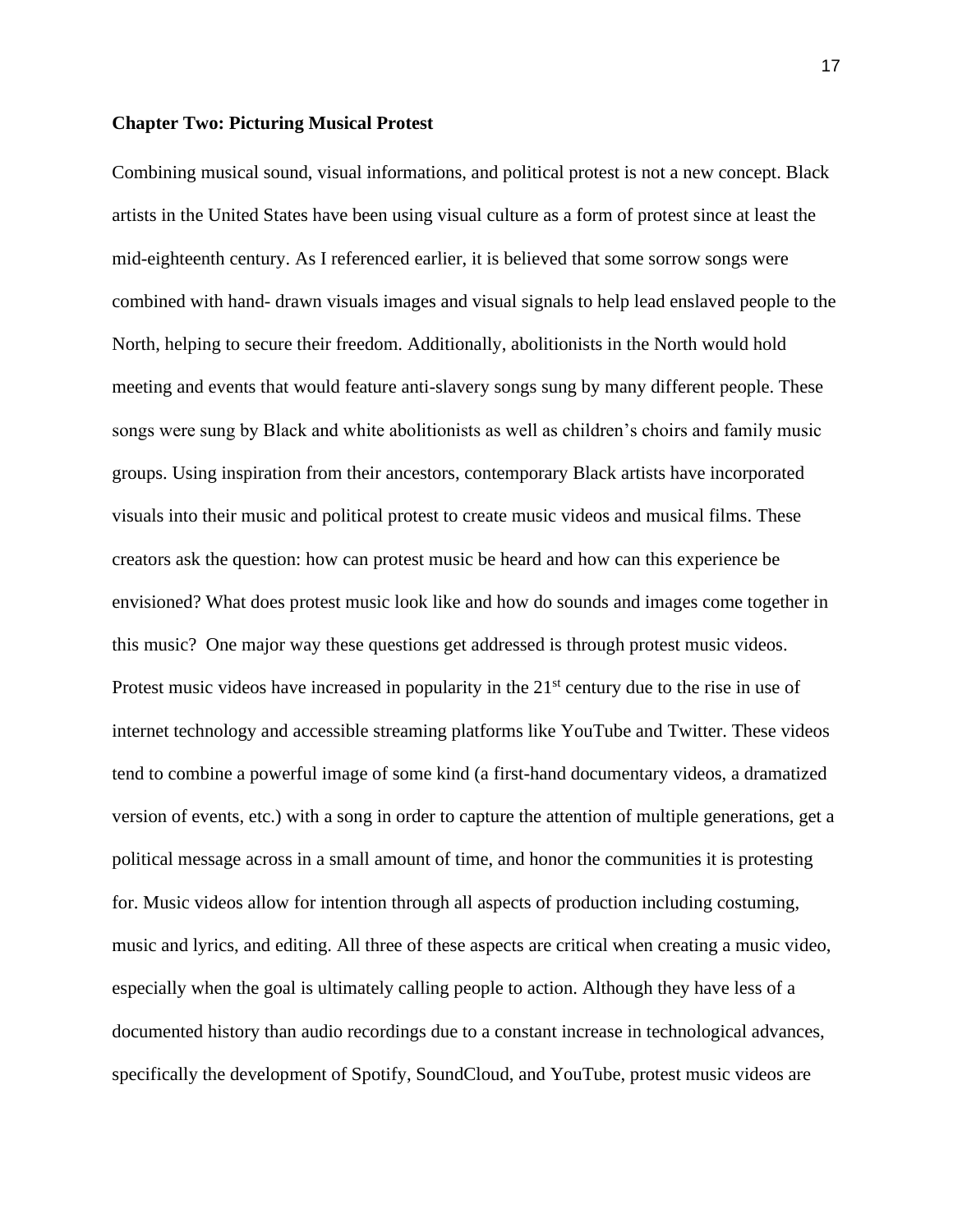useful tools for understanding Black American thought and unpacking the cultural moments that they represent. In this regard, music videos are essential when discussing American protest music, and their intentional deployment of imagery resists colorblind interpretations.

While not exactly a conventional "music video," there is a visual recording of Nina Simone performing her song "Mississippi Goddam" that does similar work to that of a protest music video<sup>22</sup>. A protest music video moves you, teaches you something, and hopefully through the powerful visual, prompts you to action. Nina Simone was a classically trained pianist barred from classical pianist stardom due to her ethnicity.<sup>23</sup> The image of Simone, a dark-skinned Black woman, playing a grand piano while singing "Mississippi Goddam" , a song she wrote in response to the murder of Medgar Evers and the children at the 16<sup>th</sup> Street Baptist Church in Birmingham, is an incredibly powerful statement. Viewers at the time were reconciling with newspaper clippings from the 1960s that were inundated with news reports about the racially motivated violent murders of Black men and perhaps were unexpecting to be confronted with a racist reality while in the perceived safety of the nightclub. We see Simone's authentic reactions to the lyrics of the song prompting us to reevaluate what she is saying and why she would be so moved to sing it the way she does. When she sings, "everybody knows about Mississippi, goddamn," the viewer feels her eye roll that accompanies the pounding of the piano keys. When Simone rhetorically asks "can't you feel it, it's in the air", we can feel that the air in the room has gotten tense, even while being so physically removed from when the recording was made. This is a true snapshot of the moment Simone was living in making this video a good starting place when discussing visual protest music.

The more conventional type of protest music video is the one that is intentionally reflective of the lyrics of the song. These videos are typically community-based, have an obvious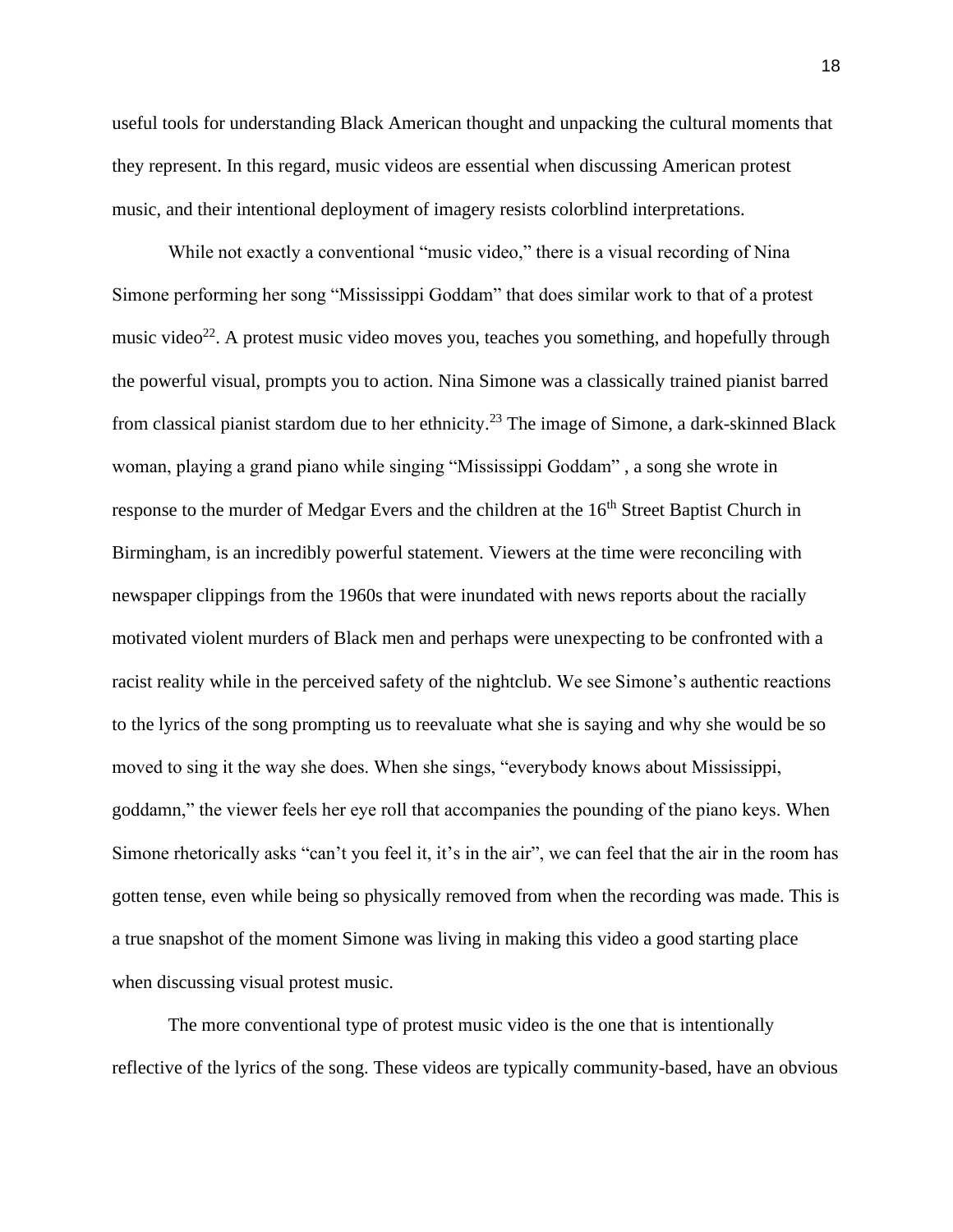message, and address some sort of inequality imparted by white supremacy. "Self-Destruction" by the Stop the Violence Movement is exemplary. The Stop the Violence Movement was organized in 1988 by rapper KRS-One as a response to the death of a fan at a Boogie Down Productions and Public Enemy show.<sup>24</sup> KRS-One hoped that the formation of this group and the video they produced would encourage the end of violence within the Black community across the United States, but specifically on the East Coast. The "Self-Destruction" video premiered in 1988 on MTV and featured many popular East Coast artists like MC Lyte, Heavy D, Public Enemy, and Doug E. Fresh.<sup>25</sup> The video itself combines scripted scenarios with footage of jails, police raids, and the aftermath of violence to impart the message of community building and healing. This video embodies the message of protest right away by using the voice of Malcom X and using specific lyrics. For example, when KRS-One begins rapping he says, "Well, today's topic, self-destruction / It really ain't the rap audience that's bugging.../ So to crush the stereotype here's what we did."<sup>26</sup> He knows that while this song is meant to instill positive change and growth within the Black community, it is also about destroying the projected image white people were placing on Black individuals. Songs like "Self Destruction" and the West Coast rival version "We're All in the Same Gang" protest through acts of community sustainability and cooperation, leading people to thrive.

Similarly, N.W.A. used music videos to reestablish a bold voice for the Black community. Their videos pushed against white expectations placed on Black men while reminding viewers that Black individuals are constantly suffering at the hands of white supremacy in all its forms, which in the late 1980s included the police state and the D.A.R.E./War on Drugs programs. N.W.A's success also marked the first time a well-known band name used the "N" word as yet another layer of protest, in this case involving linguistic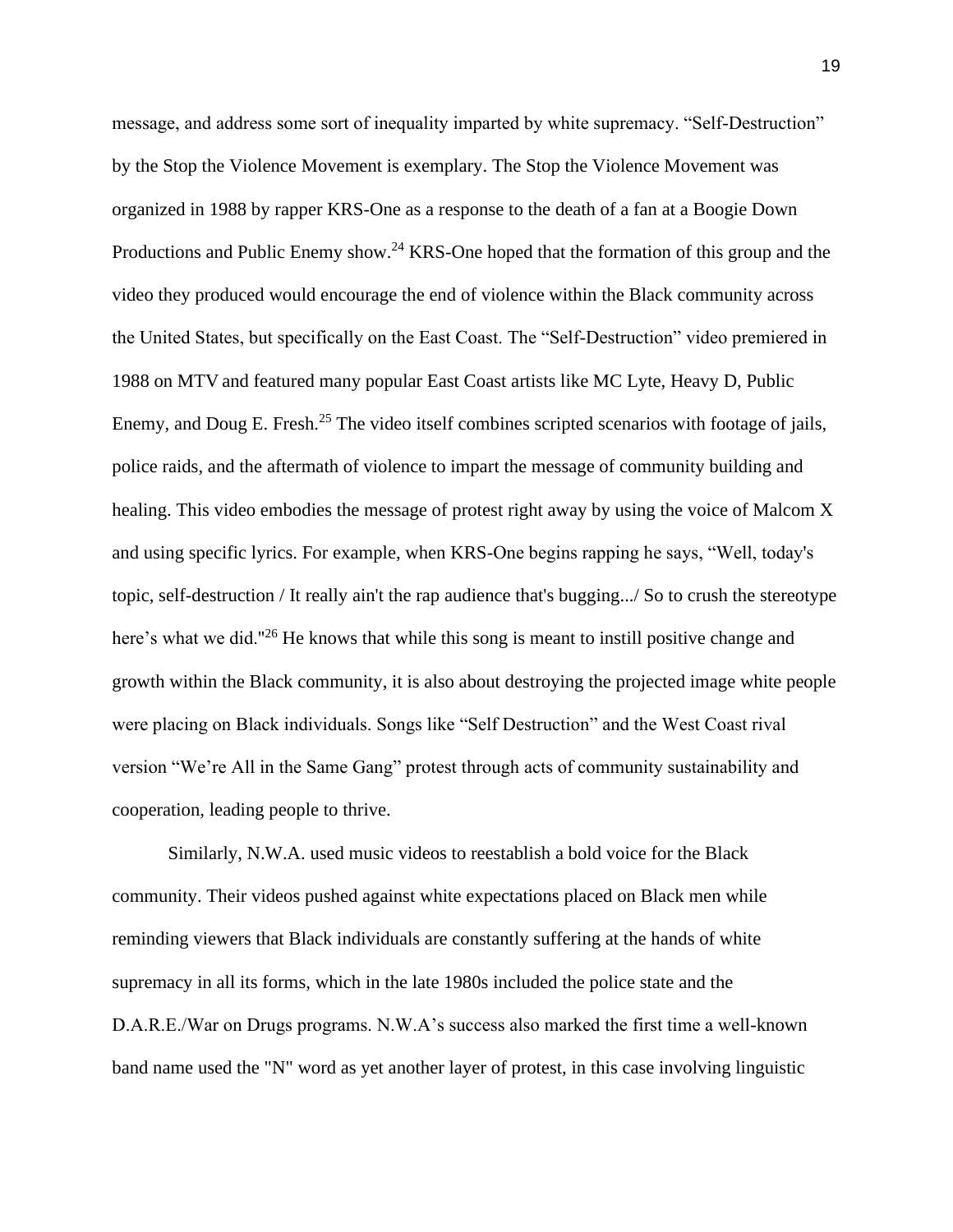agency and pushback against censorship. N.W.A.'s music video for "Express Yourself," also released in 1988, reflects the violence Black men faced at the hands of the police state. The music video starts with a black and white recreation of slaves working on a plantation, then moves to South Central following the band members and the community. This environment depicts one where Black people are stifled creatively as seen by the "No Rapping" sign and the mounted officer patrolling the crowd. There are cuts to rapping in prison (an allusion to the prison industrial complex), references to the political climate (political assassinations, executions, photos of Martin Luther King, Jr.), and images of the South Central community and its members.<sup>27</sup> This video protests multiple things at once—the song's lyrical message argues for free expression and against censorship laws, the visuals argue for a better life for Black Americans, and the band's name forces white audiences to confront their history of racism while still engaging with and centering South Central.<sup>28</sup>

Moving forward three decades, Black artists are still using music videos to convey messages of political protest. In 2018, Childish Gambino released the music video for his polarizing single "This is America".<sup>29</sup> Gambino utilizes the history of racism and white supremacist violence against Black Americans by the police, the government, and other citizens and combines it with dramatized but poignant visuals in order to create a video that protests the way Black people in the United States continue to be treated. Inspired by N.W.A. and the increase in bluntness through music, "This is America" critiques the commodification of the Black body but goes one step further and uses overt physical violence juxtaposed with joy to shock the audience into action. Gambino spreads out characters throughout the video including gospel singers swaying and dancers doing popular street moves like the shuck and jive, and he subjects them to gun violence at seemingly random moments to prove that Black life is not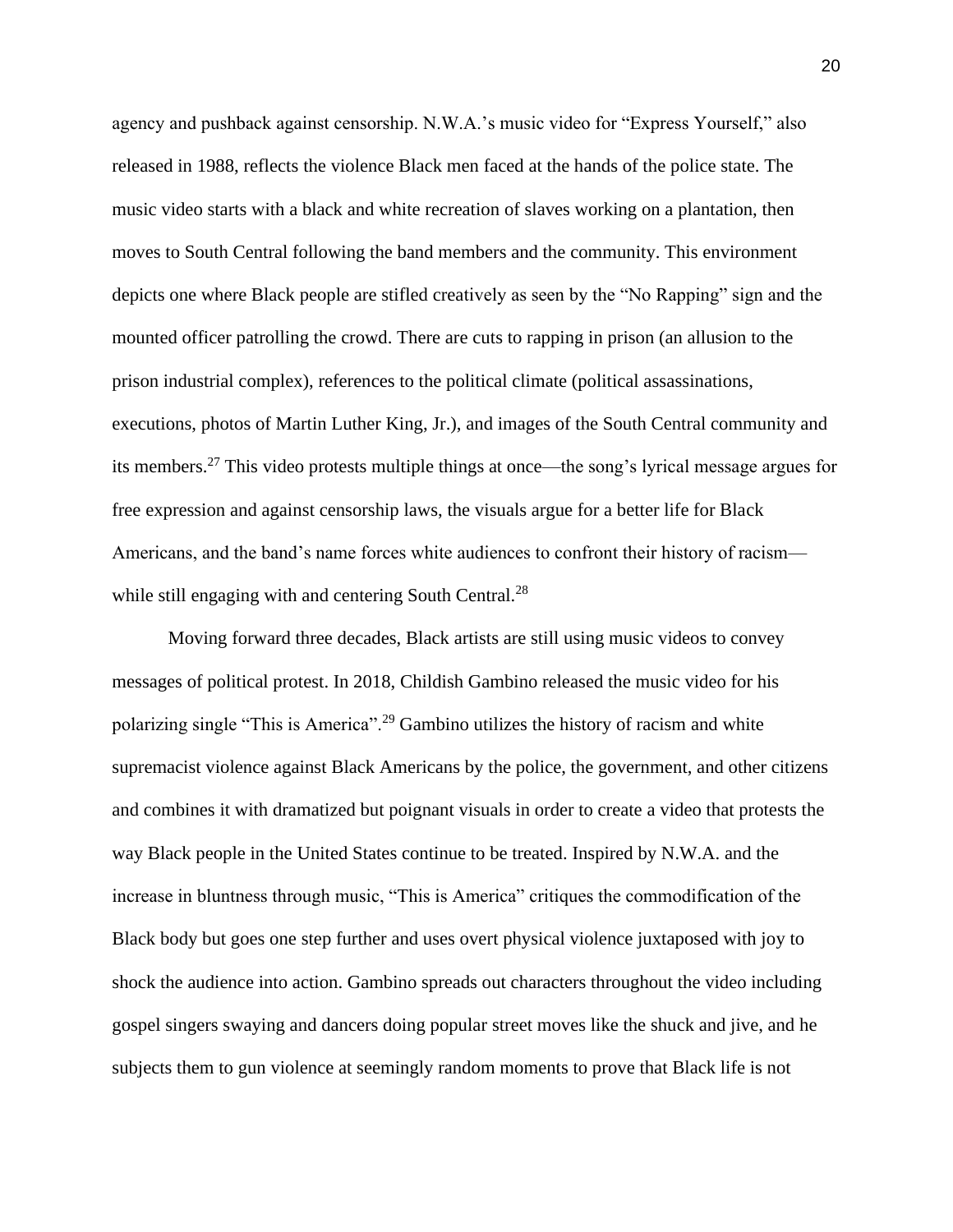sacred to white Americans and can end at a moment's notice. Gambino uses violence as a weapon but also a protective tool, showing white viewers what is being done to Black people daily and putting the onus on them, not Black Americans, to change something. While I understand the use of this tactic, it also makes me wonder who the audience of this video is. Black people already know the impact of violence on the Black community so why depict it so violently unless non-Black people were the audience? Additionally, this song depends on the visuals to impart the message. In the previous examples, the songs did the talking. Here, Gambino uses almost purely visuals to get his message across. This is unabashedly a protest music video, and one of the effective things about it as such is that it impacts each viewer in a different way depending on who they are and what their experience is. Despite these potential differences in interpretation, though, the main purpose that emerges is to critique ideas of what Blackness is told and sold to be.

Janelle Monáe conceptualizes Black protest music videos differently. Her use of Afrofuturism and Black feminism centers ideas of a hopeful, inclusive, and almost utopian future for Black women. As a Black queer woman, Janelle Monáe uses her platform to navigate personal and political explorations and identities. Her most recent work, *Dirty Computer*, contains themes of empowerment, acceptance of queer relationships, and Black girl joy through an Afrofuturistic lens. In the music video that accompanies the album, called the "Emotion Picture", Monáe's character is controlled by a higher power that tries to take away her agency, her Blackness, and her identity. She resists this and ultimately triumphs, allowing for a new future for her character.<sup>30</sup> In one of the videos, "Pynk", Monáe overtly defies conventional depictions of straight womanhood in the music industry with her use of costuming and storytelling. The song is sung almost all in whisper-like tones, and she proudly stands in the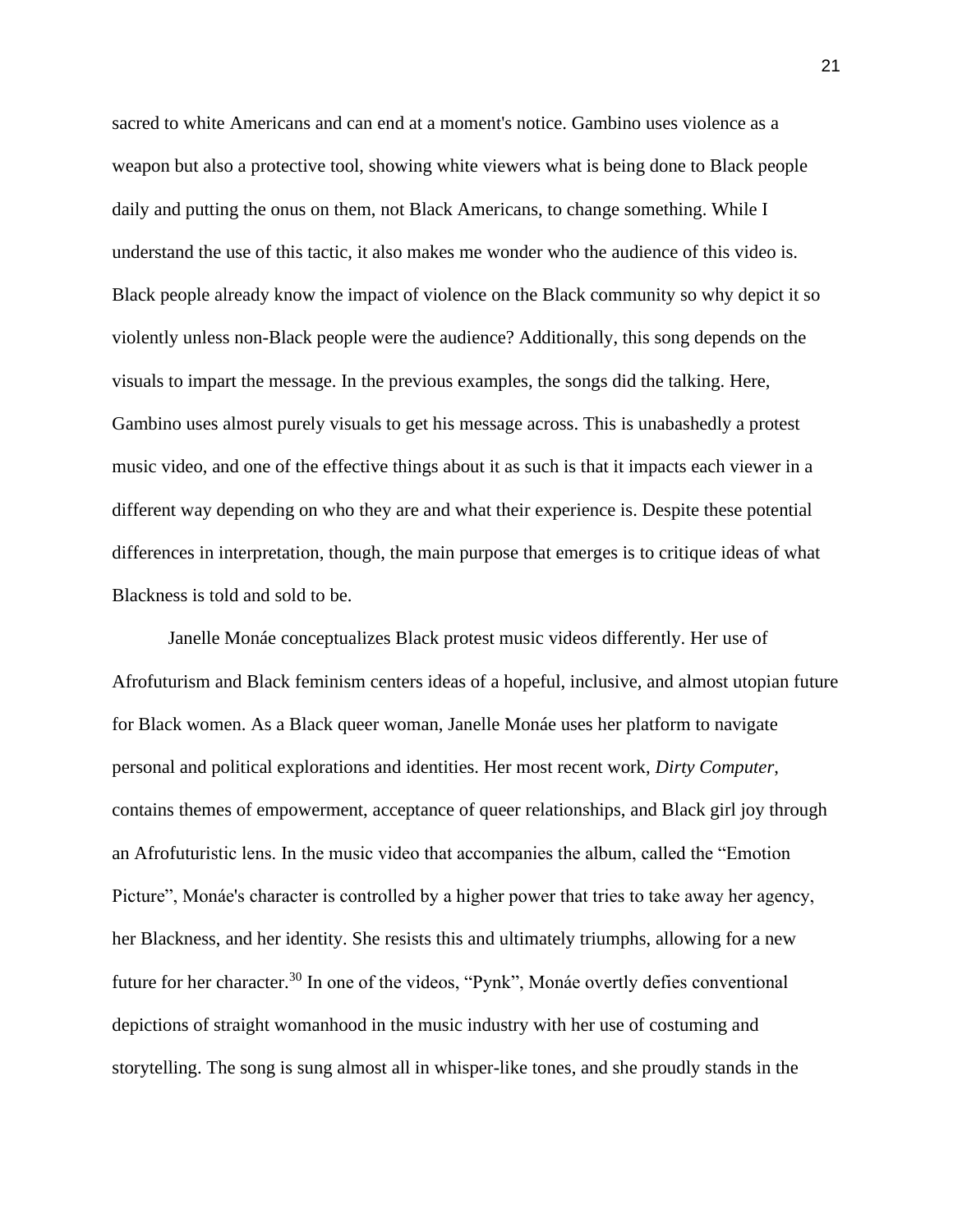middle of the pack wearing pink vagina pants and flirting with Tessa Thompson, another queer Black woman. Using subtle queer imagery and overt costuming, Monáe reestablishes her place in the music industry and sends a clear radical message about Black women loving Black women. Monáe's protest is overt, yet overlooked by many as just music about womanhood and friendship. This type of erasure is not uncommon in the music industry and that Monáe has stuck with her artistic vision despite not getting the same type of mainstream recognition as her male, predominately white counterparts only further shows her power as a protest artist.

#### **Regarding Genre**

In an attempt to differentiate it from political music, Rachel Vandagriff argues that there is a need for a nuanced understanding of what is called "protest music". music and protest music and by doing so, we create the space to include in the analyzation of this music narratives and testimonies, calls to action, and the embodiment of protest.<sup>31</sup> I argue that this should go one step further and call for a new discussion about genre and protest music. Up until recently, the conversation surrounding American protest music had been whittled down to a conversation about solely folk and labor music, thereby excluding all other forms of musical protest. There was no discussion of issues like race, and genre as well Taking up these issues, Joel Thompson successfully intervenes within both Western classical music and current academic understandings of protest music through his piece *The Seven Last Words of the Unarmed,* which protests the extreme police brutality against Black men in the United States. The piece comprises seven short movements, each dedicated to a different Black man murdered by the police.<sup>32</sup> "Last" Words" is arranged two ways: one with a male choir, piano, and string quartet, and one with a male choir and full orchestra. For the purpose of this analysis, I will be focusing on the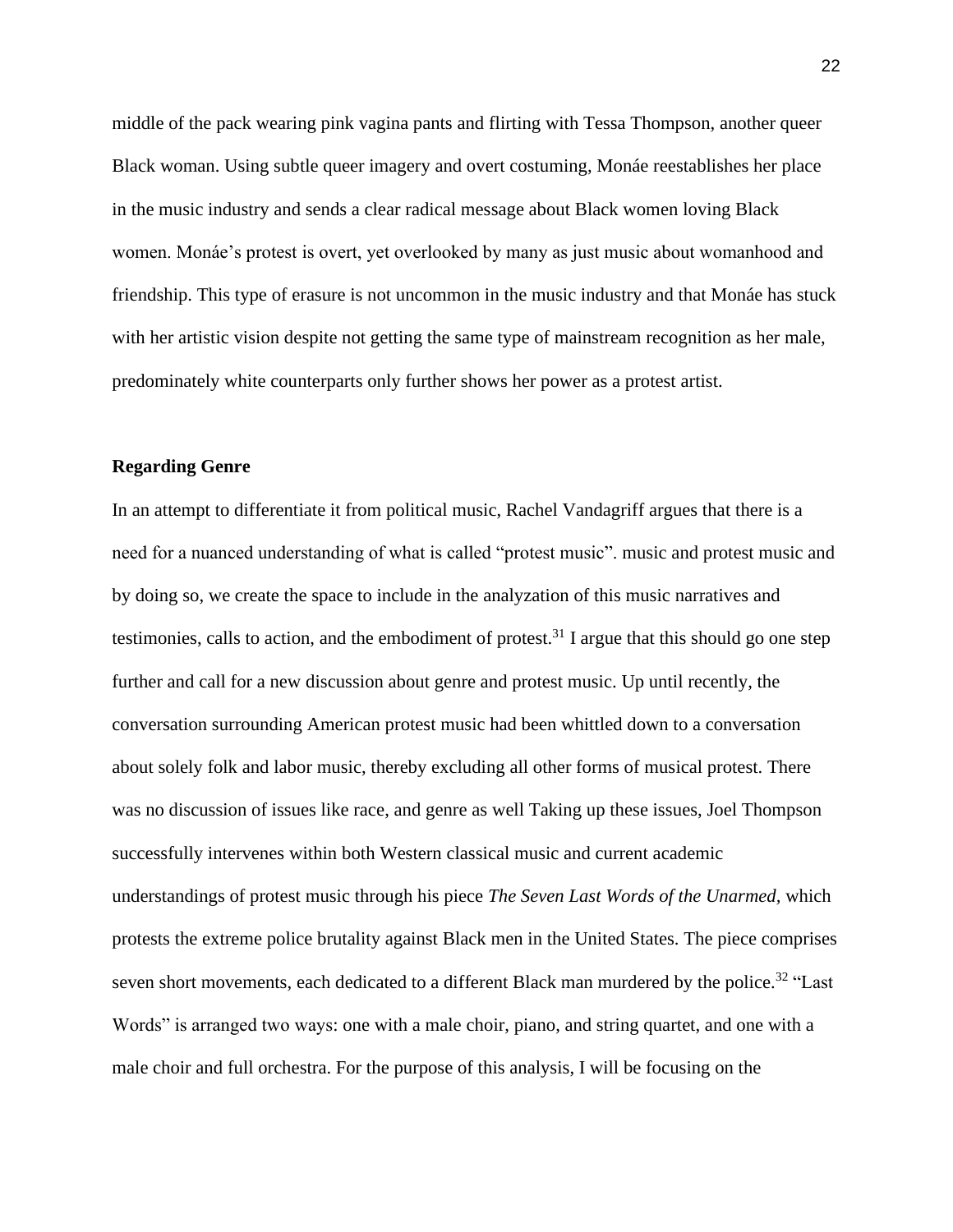arrangement with the full orchestra, as that version was recorded by Dr. Eugene Rogers and the University of Michigan Men's Glee Club and has been critically acclaimed<sup>33</sup>.

The first movement of *Last Words* is "Why do you have your guns out?", referencing Kenneth Chamberlain, whom police in White Plains, NY killed in 2011. What is immediately striking about this movement is the sonic contrast between the orchestra and the glee choir. Thompson has deliberately incorporated silence into the piece in order to fully deliver the impact of the words, while also reflecting a sorrow and a disconnect between the words and the listener. For many of the predictably white, upper class members of a classical music audience, this is their first exposure to the last words of these men, and it is at a time they are least expecting it. At 1:22 of "Last Words", the orchestra reaches a climax and the choir takes over singing the word "officers" over and over, layering until it is impossible for the audience to ignore the reality of the piece as a documentation of Black murder. Thus, the use of classical music is a critical means by which the piece functions as protest music. Beyond this one movement, this piece is especially powerful because it counters often distorted media accounts of who the men were, their ages, and innocent disbelief about what was happening before their untimely murders. *The Seven Last Words of the Unarmed* acts as an archival tool for Thompson to remember and honor these men in their totality, and he conveys this process to his audience by approaching protest music through the lenses of genre and race.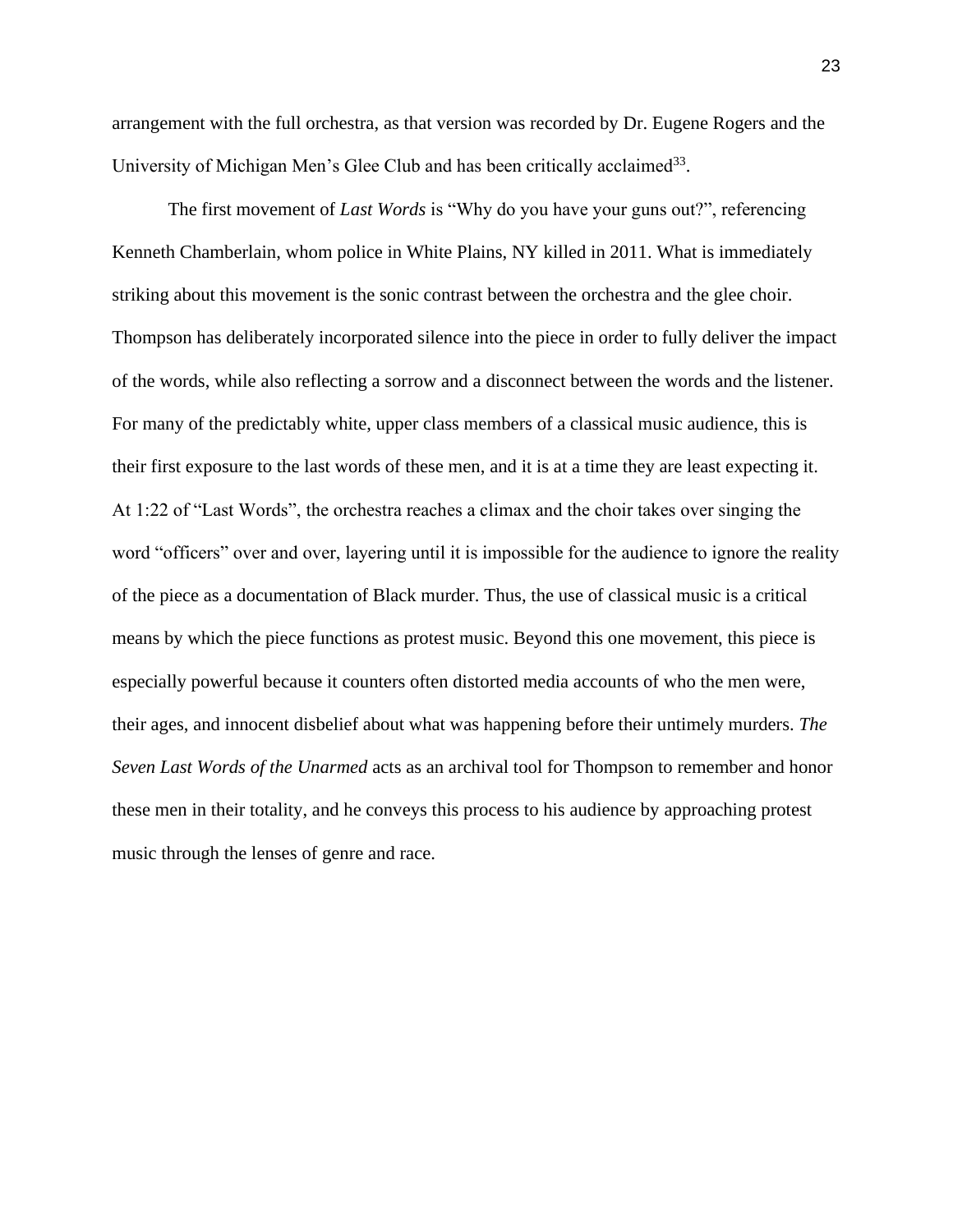#### **Conclusion: The Times They Are A Changin'**

The title of this thesis is "Beyond Bob Dylan: A Critical Discussion of American Protest Music and its Redefinitions" and while I have analyzed a few aspects of protest music and theorized about the directions in which protest music is headed, I have yet to address the Bob Dylan of it all. Many of the questions I received while workshopping this project asked me to consider a vast range of musicians from the 1960s and 70s to convince me that protest music was being practiced by communities other than white folks during this time. Odetta, El Teatro Campesino, "A Grain of Sand", and Chunky Sanchez are some of the many musicians and albums I was urged to research and write about. Of course, communities of color were protesting through song during this time, that was never a question for me. What I question is who the focus of the protest music conversation always ends up on, which is Bob Dylan. During my research, I found that almost every article, book, and op-ed about American protest music had at least one mention of Bob Dylan and referenced him as a sort of cultural touchstone or model for other protest artists. The image of whiteness domineering music can be seen explicitly during a story documented by K'naan, a Somali rapper and MC from Brooklyn, on his mixtape. J. Period and K'naan created a mixtape to honor people who inspired them. This mixtape, "The Messengers"<sup>34</sup> is a tribute to Bob Dylan, Fela Kuti, and Bob Marley. In one of the tracks, "Introduction to Bob Dylan" track 24, K'naan mentions that one of the reviewers of his work said that his work was "Dylan-esque" but that he himself had no idea what that meant or who Bob Dylan was until he did some research. He was then inspired by Bob Dylan and his work reflects that.<sup>35</sup> However, by calling K'Naan "Dylan-esque", the effort K'Naan put into his work is then attributed to Dylan and makes K'Naan's music seemingly less valuable. Why did the interviewer think to associate K'Naan with Dylan? Is it important to consider younger musicians in the context of the music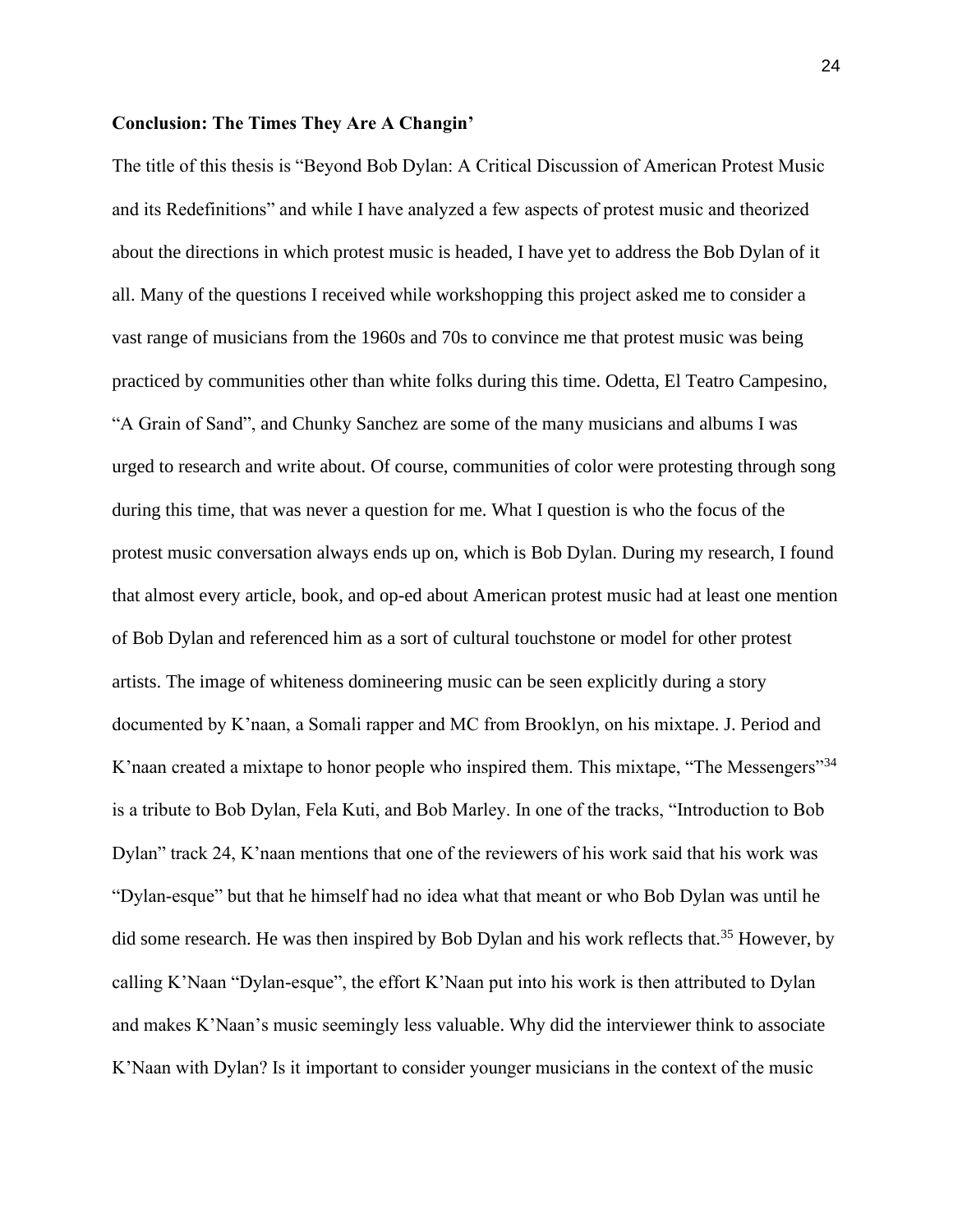industry's past or is that only a hindrance to the progression of music? This thesis questions why Black folks are perceived as merely entertainers while white folk singers are perceived as "thinkers" and "analysts".

I understand Dylan's importance and relevance to the field, but it is clear that this far along in the academic conversation about protest music, we as scholars are moving on. Instead of the Bob Dylan-esque archetype of American Protest music, scholars are writing about solidarity in African diasporic communities and Ferguson-era Black rage music, just to name a few. Scholars like Shana Redmond, Rachel Vandagriff, Elizabeth Wood and more are expanding our conceptions of protest music by incorporating critical race theory, queer studies, class studies, and other multifaceted approaches into these musical discussions. It is my intent that this thesis is only a step on my academic journey, and I will continue pushing this conversation forward during my academic career. I am excited about the future of this project and all the possibilities it allows for future study of resistance music.

It is crucial to me that a project in American Studies is rooted in community and accessibility, and I hope to incorporate this practice through the creation of a digital Instagram archive inspired by Jorge Leal and the Rock Archivo LA. This archive would incorporate submissions from communities creating their own protest music and historical and archival facts and documents. Future work will address the roles of the music industry in the cultural history of protest music. How did labor music go from being sung in union halls to recording studios? How has capitalism helped create this archive of American protest music? I question how capitalism and racism interplay to create something "sellable" to wide audiences. I hope to study the rise of accessible music technologies and streaming services, making international music in the United States an extremely important discussion during these charged and violent political times.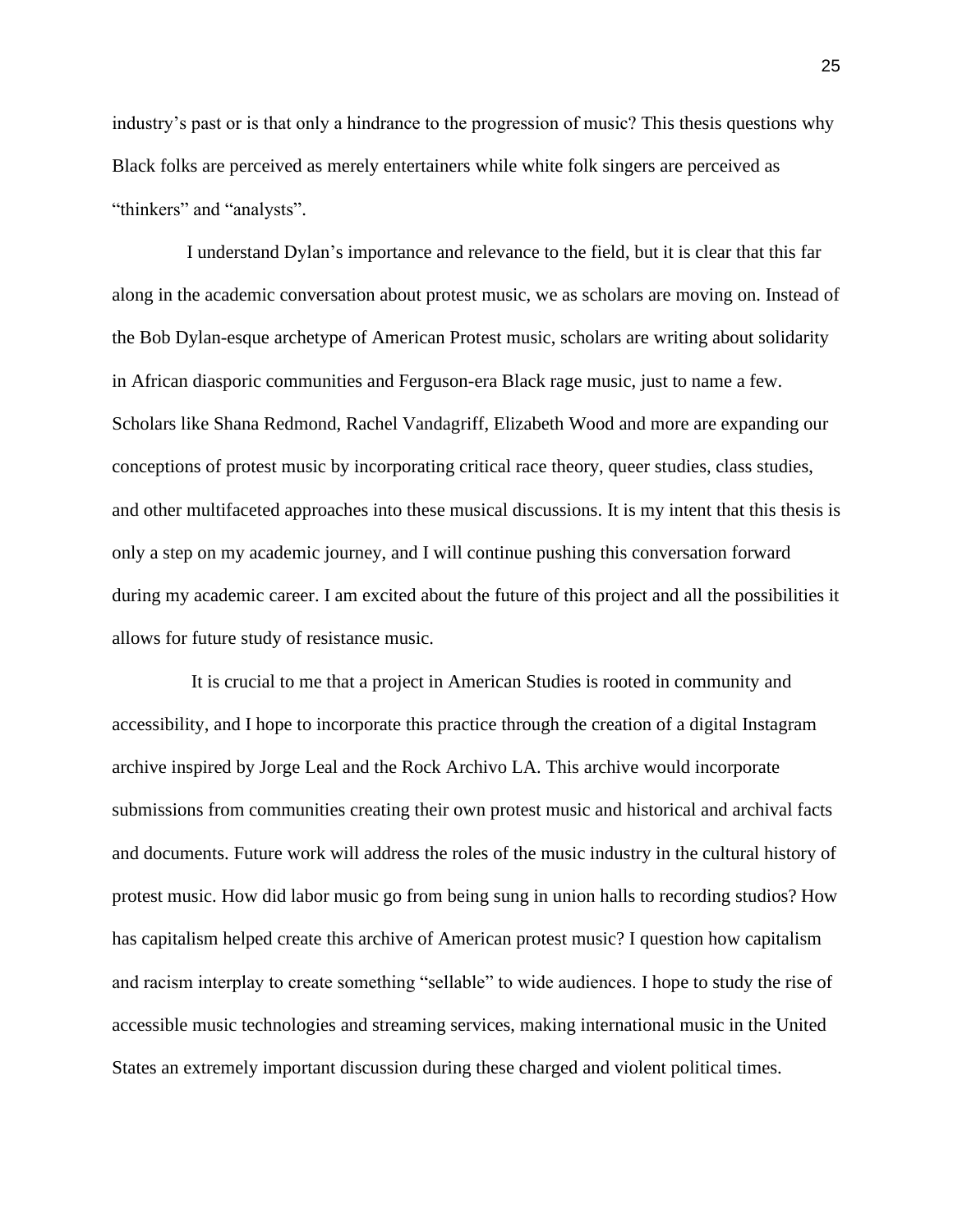The theme of this project is looking beyond white capitalistic conceptions of successful protest music in order to expand and redefine this rich category. I have included a playlist of music after the endnotes that incorporates various themes of protest including protest against the police state, protest against American patriarchal society, and xenophobic cultures. This playlist features artists mentioned throughout this thesis included Gambino, Monáe, and Thompson, but also highlights the voices of established and emerging protest musicians like M.I.A., Kendrick Lamar, and Moda Haydar. The artists featured are emblems of hope for their communities and are constantly redefining what it means to be protest artists. As the nature of American protest music is to evolve and adapt to the current social and political climate, it is imperative that the scholarly conversations reflect this constantly developing change.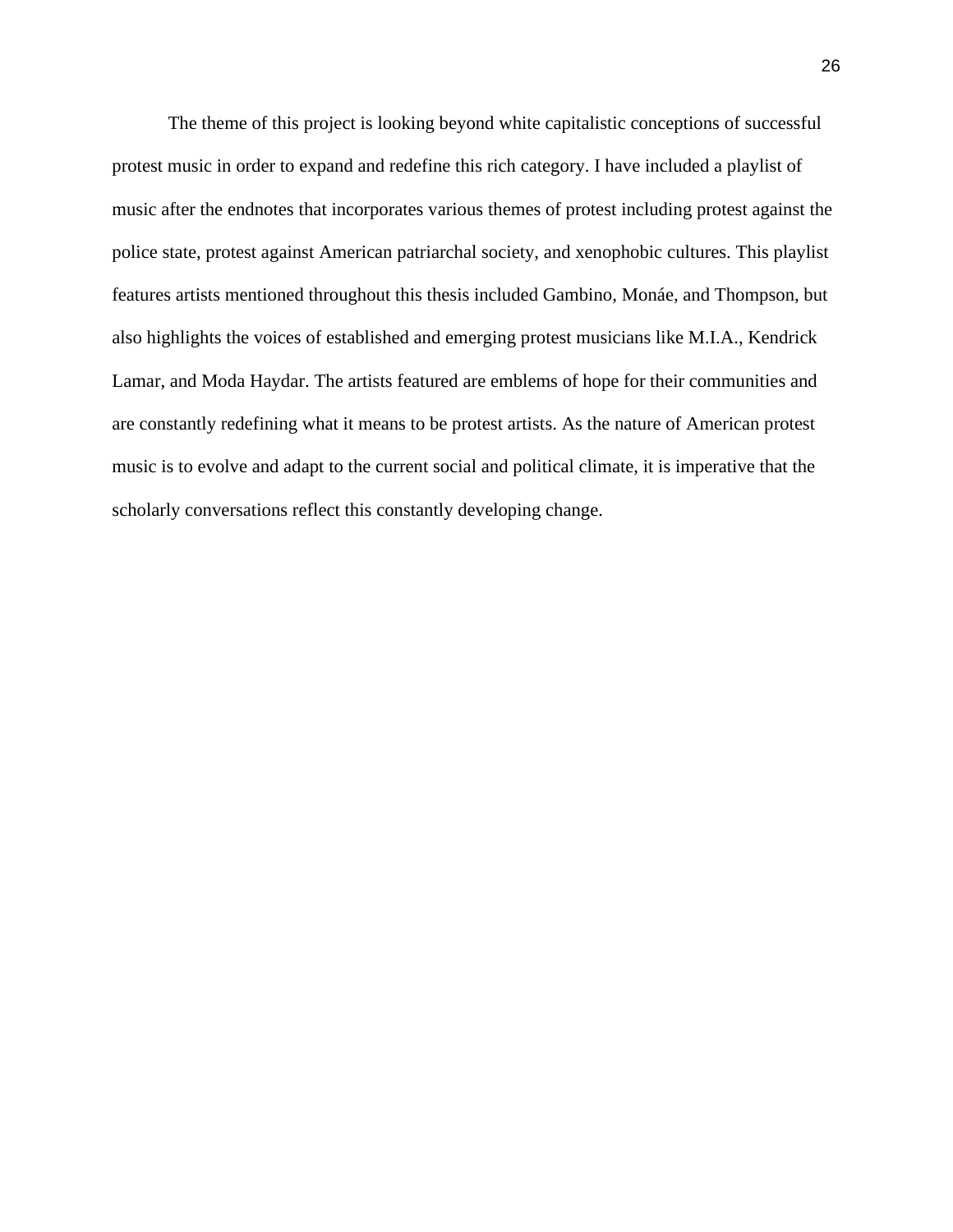<sup>6</sup> W. E. B. Du Bois, *The Souls of Black Folk.* (Chicago: A. G. McClurg, 1903).

7 "Follow the Drinking Gourd," arr. Lee Hays. In Joel Bresler, "Follow the Drinking Gourd: A Cultural History" (2008-2012), www.followthedrinkinggourd.org.

<sup>8</sup> Bresler, "What the Lyrics Mean" and "Collection Story," in "Follow the Drinking Gourd: A Cultural History."

<sup>9</sup> Liner notes to New Harmony Sisterhood Band, *…And Ain't I a Woman?* (Brooklyn: Paredon Records, 1977).

<sup>10</sup> Robert Cantwell, *When We Were Good: the Folk Revival* (Cambridge, MA: Harvard, 1996), and Benjamin Filene, *Romancing the Folk: Public Memory and American Roots Music* (Chapel Hill: University of North Carolina, 2000).

<sup>11</sup> Ronald D. Lankford, *Folk Music USA: The Changing Voice of Protest* (New York: Schirmer, 2005).

<sup>12</sup> Josh Kun, *Audiotopia: Music, Race, and America* (Berkeley: University of California, 2005),

<sup>13</sup> Jerry Rodnitsky, "The Decline and Rebirth of Folk-Protest Music," in Peddie, *The Resisting Muse,* 18.

<sup>14</sup> An earlier essay of his does more to address questions of race. See Jerry Rodnitzky, "The Sixties between the

Microgrooves: Using Folk and Protest Music to Understand American History, 1963-1973," *Popular Music and Society* 23, no. 4 (1999): 105-122.

<sup>15</sup> Kun, *Audiotopia*, 25.

<sup>16</sup> Kun, *Audiotopia*, 22-33.

<sup>17</sup> Kun, *Audiotopia*, 2

<sup>18</sup> Kun, *Audiotopia*, 3.

<sup>19</sup> Shana Redmond, *Anthem: Social Movements and the Sound of Solidarity in the African Diaspora (New York:* NYU, 2013),. P.13

<sup>20</sup> See, for instance, p. 73, where Redmond provides a detailed analysis of the rhythm in "Lift Ev'ry Voice and Sing."

<sup>21</sup> Rachel Vandagriff, "Talking about a Revolution: Protest Music and Popular Culture, from Selma, Alabama, to Ferguson, Missouri," *Song and Popular Culture* 60/61 (2015/16): 333-349.

 $22$  "Mississippi Goddam" by Nina Simone Recording session: Live in Antibes, July 24-25, 1965 <https://www.youtube.com/watch?v=LJ25-U3jNWM>

<sup>23</sup>Salamishah Tillet "Nina Simone's Time Is Now, Again - The New York Times." June 19, 2015. Accessed May 2, 2020. [https://www.nytimes.com/2015/06/21/movies/nina-simones-time-is-now-again.html.](https://www.nytimes.com/2015/06/21/movies/nina-simones-time-is-now-again.html)

<sup>24</sup> Adams, Dart. "How Stop The Violence Movement's 'Self Destruction' Became One of the Most Important Rap Releases." Okayplayer, July 30, 2019. https://www.okayplayer.com/music/the-making-krs-one-stop-the-violencemovements-self-destruction-single-89.html.

<sup>25</sup> Forman, Murray. 2002. *The 'Hood Comes First: Race, Space, and Place in Rap and Hip-Hop*. Pg 240-243. Wesleyan University Press. (This was notable because MTV was hesitant to show this video due to its overt political messages. They opted instead to play pop music like Michael Jackson, Prince, and Madonna.)

<sup>26</sup> "The Stop the Violence Movement – Self Destruction." Genius, January 15, 1989.

https://genius.com/The-stop-the-violence-movement-self-destruction-lyrics.

<sup>27</sup> *N.W.A. - Express Yourself (Official Video)*. March 27, 1988, Accessed May 3, 2020.

[https://www.youtube.com/watch?v=u31FO\\_4d9TY.](https://www.youtube.com/watch?v=u31FO_4d9TY)

<sup>28</sup> Gaye Theresa Johnson, *Spaces of Conflict, Sounds of Solidarity: Music, Race, and Spatial Entitlement in Los Angeles*. Berkeley: University of California Press, 2013.

[https://www.ucpress.edu/book/9780520275287/spaces-of-conflict-sounds-of-solidarity.](https://www.ucpress.edu/book/9780520275287/spaces-of-conflict-sounds-of-solidarity)

<sup>29</sup> Childish Gambino. *"This is America"*, Manhattan, New York, 5 May. 2018.

<sup>30</sup> Janelle Monae. *"Dirty Computer"*, Brooklyn, New York, 27 April. 2018.

<sup>31</sup> Vandagriff, Rachel S. 2015. "Talking about a Revolution: Protest Music and Popular Culture, from Selma, Alabama, to Ferguson, Missouri." *Song & Popular Culture / Lied Und Populäre Kultur* 60 (61): 333–49.

<sup>1</sup> Henry Edward Krehbiel, *Afro-American Folksongs: A Study In Racial And National Music* (London: G. Schirmer, 1914), 20.

<sup>2</sup> Jerry Rodnitzky, "Protest song," in *Grove Music Online* (16 Oct. 2013).

<sup>3</sup> Dunaway, D. (2016, May 25). Political music. *Grove Music Online.* Retrieved 8 Oct. 2019,

<sup>4</sup> Skrewdriver, "White Power" (White Noise, 1983).

<sup>5</sup> Dario Martinelli, "Popular Music, Social Protest and Their Semiotic Implications," *New Sound* 42 (2013): 42.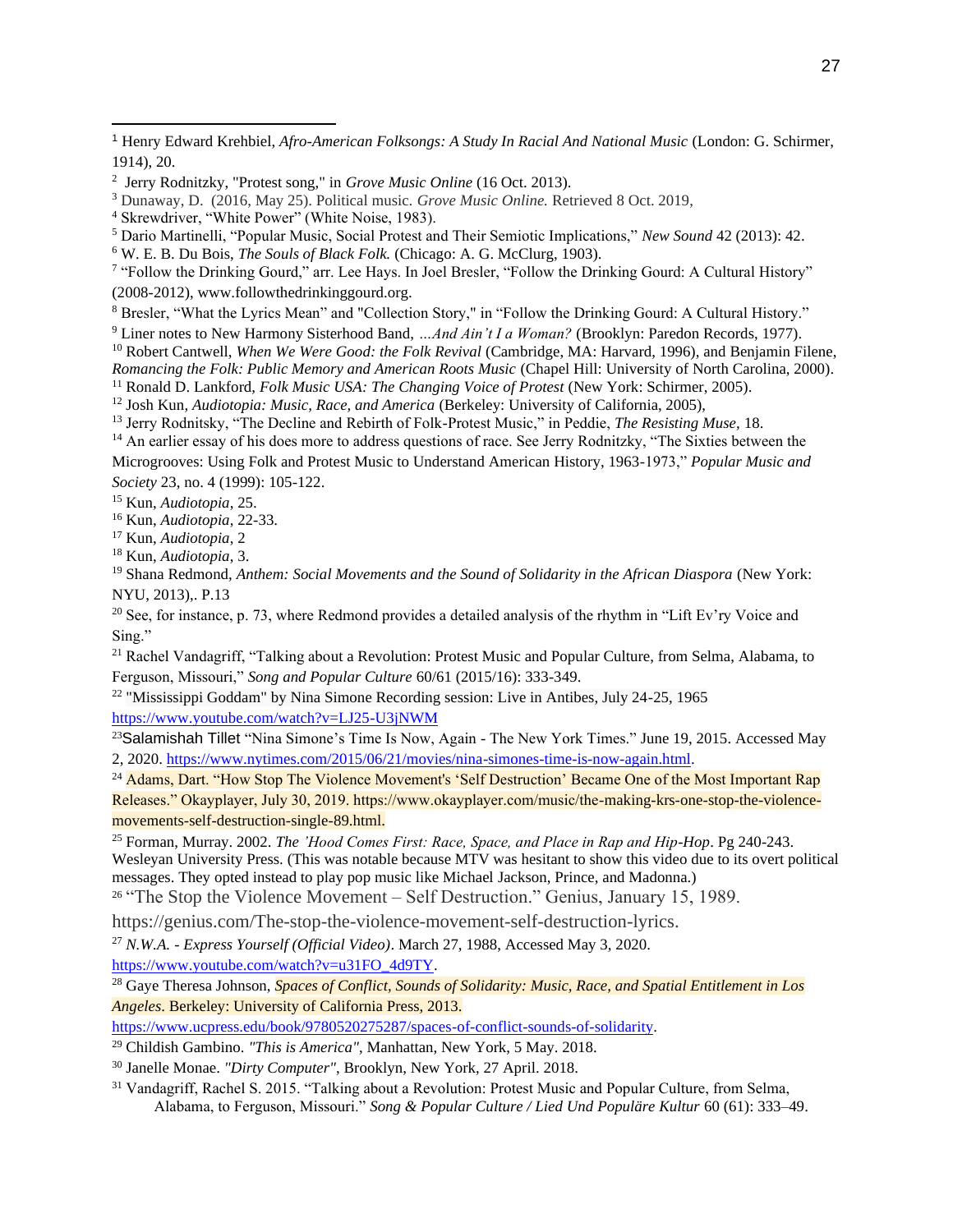J.Period and K'naan. *"The Messengers"*, Brooklyn, New York, 22 Sept. 2009. Specifically see tracks 24-33

<sup>&</sup>lt;sup>32</sup> <https://sevenlastwords.org/about/>

<https://www.youtube.com/watch?v=zdNXoqNuLRQ>

J.Period and K'naan. *"The Messengers"*, Brooklyn, New York, 22 Sept. 2009.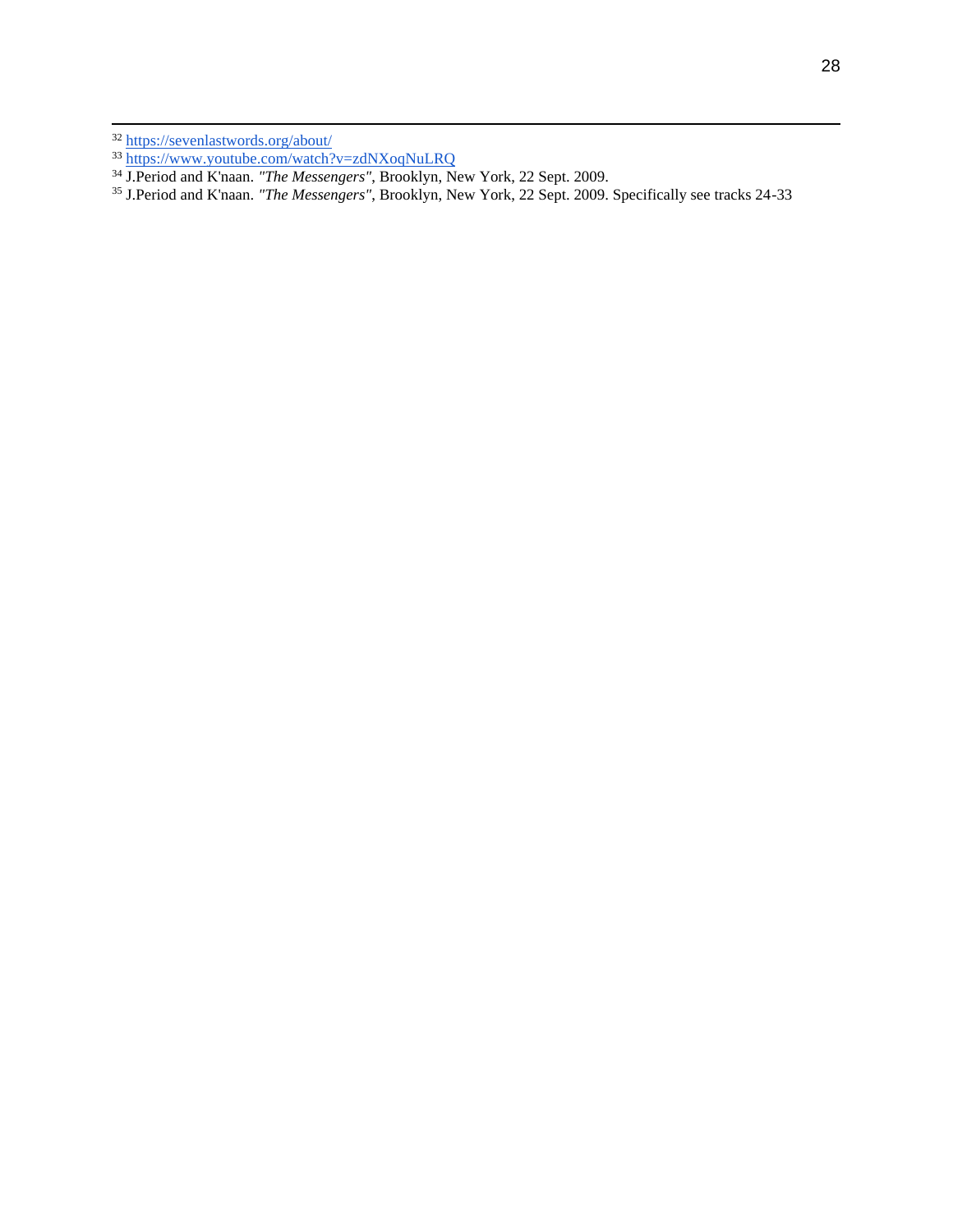## **Beyond Bob Dylan: A Reimagined Protest Music Tracklist with Liner Notes**

What follows is a reimagined compilation of American protest music. I included the pieces discussed in the project and added more to round out an album. While most of the songs/musical works are from the last twenty years, I have included some music from 1960-2000 that I find to be significant for reasons stated in the liner notes. Linked at the bottom of this page is a Spotify playlist where you can find all of the songs.

## **1. Antipatriarca by Ana Tijoux**

a. ¡A liberar! See Chapter x for more information about this song. Further listening: Antifa Dance, Shock, Somos Sur

## **2. Catcall by Slut Pill**

a. An example of a very recent protest song. Released January 2020, Slut Pill tackles a varying range of issues faced by women, non-binary, and trans individuals. Watching out for them!

## **3. Sound of da Police by KRS-One**

a. Oldie but a goodie. Mentioned in Chapter One in conversation with the Stop the Violence Movement.

## **4. The Whitest House by Jasiri-X**

a. Pittsburgh-based. Started as a spoken word poet and you can see the influence in the rhymes. Very pro-Black and speaks on issues facing Black Ameicans. Further listening: Free the Jena 6, What if the Tea Party was Black?, Film the Police

### **5. Pynk by Janelle Monáe**

a. See Chapter 2 for more about Janelle Monáe. This one is all about the visual! Further listening: Q.U.E.E.N., Dirty Computer: The Emotion Picture (visual and can be found on YouTube!)

### **6. This is America by Childish Gambino**

a. See Chapter 2 for an analysis of the music video for This is America.

# **7. Red, Black, & Dreams by La Bruja, Nejma Nefertiti, Gizelxanath Rodriguez**

a. Great example of 2020 protest music. A clue on current feelings and attitudes about the administration held by young people.

### **8. The Seven Last Words of the Unarmed by Joel Thompson**

a. See Chapter x for more information on Joel Thompson and this piece.

# **9. Paper Planes by M.I.A.**

a. There is probably a paper written about this song. It is just that good.

### **10. Hijabi (Wrap my Hijab) by Moda Haydar**

a. Mona Haydar threads microaggressions through the first verse to jar the listener and then responds with a bored, unimpressed attitude toward the ignorant messages. It is a very upbeat song and the video features a range of different hijabis.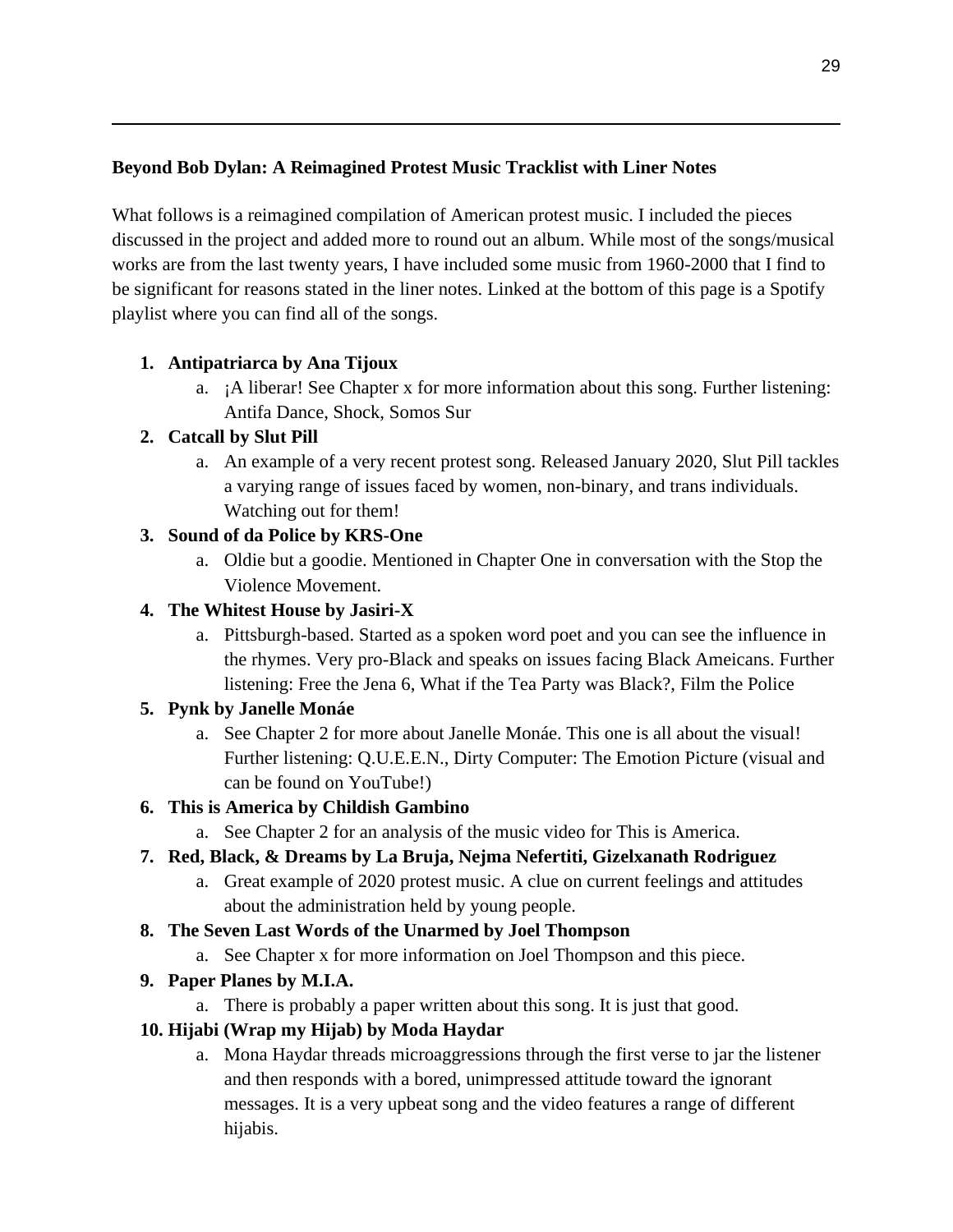### **11. Not My President by CNG**

a. Another song that became iconic because of the visual, Not My President evokes images of CNG and his crew waving the Mexican flag and yelling "Fuck Donald Trump" in a clear protest of the current US political administration.

## **12. Solidarity Forever by Pete Seeger**

a. When I think of one song that is emblematic of American folk style protest music, I think of labor organizers singing and chanting "Solidarity Forever." This song has been covered and sung many times, but I chose to include Pete Seeger due to his activist and labor history. Pete Seeger has been with me since Peace Camp and I am glad he made it with me to the end of this journey.

## **13. Killing in the Name by Rage Against The Machine**

a. A protest of the LAPD treatment of Black men, specifically Rodney King in 1992. A comment on institutional racism and a study in music making your body tense.

## **14. Fight Like a Girl by Zolita**

a. This song was new to me but the line "a revolution's waking up" stuck with me and merited it's inclusion in this list. This song uses Donald Trump's misogynistic language in a power reversal and constantly restates her power. She uses red head to toe cover ups and more red imagery to convey a cult-like, feminist spirit that helps empower them.

# **15. LAND OF THE FREE by Joey Bada\$\$**

a. Off the album All-Amerikkan Bada\$\$, which is the only album other than What's Goin' On that I recommend in completion. Bada\$\$ states that "Obama just wasn't enough" alluding to increasing white supremacist violence against Black Americans in the US and colorblind thoughts erasing the realitites of race related violence. He critiques both the system and the people who benefit from it. Bada\$\$ is blunt, overt, and direct just like N.W.A. and Public Enemy, artists I reference in Chapter Two.

### **16. Standing in the Way of Control by Gossip**

a. Gossip said gay rights!!

### **17. American Terrorist by Lupe Fiasco**

**a.** I heard it in a class once and here we are.

### **18. Alright by Kendrick Lamar**

a. Kendrick Lamar should have a section of this thesis or whatever future project dedicated to him. I get a lot of questions about Kendrick Lamar and his ability to bring protest into the mainstream (ie. Pulitzer prize). I fully understand where those questions are coming from and I agree, but I also want to complicate the idea of protest having to be mainstream to be validated in the first place. That, at the core, is what my thesis is about. The need to be validated by some sort of white standard of success erases and rewrites American protest music history.